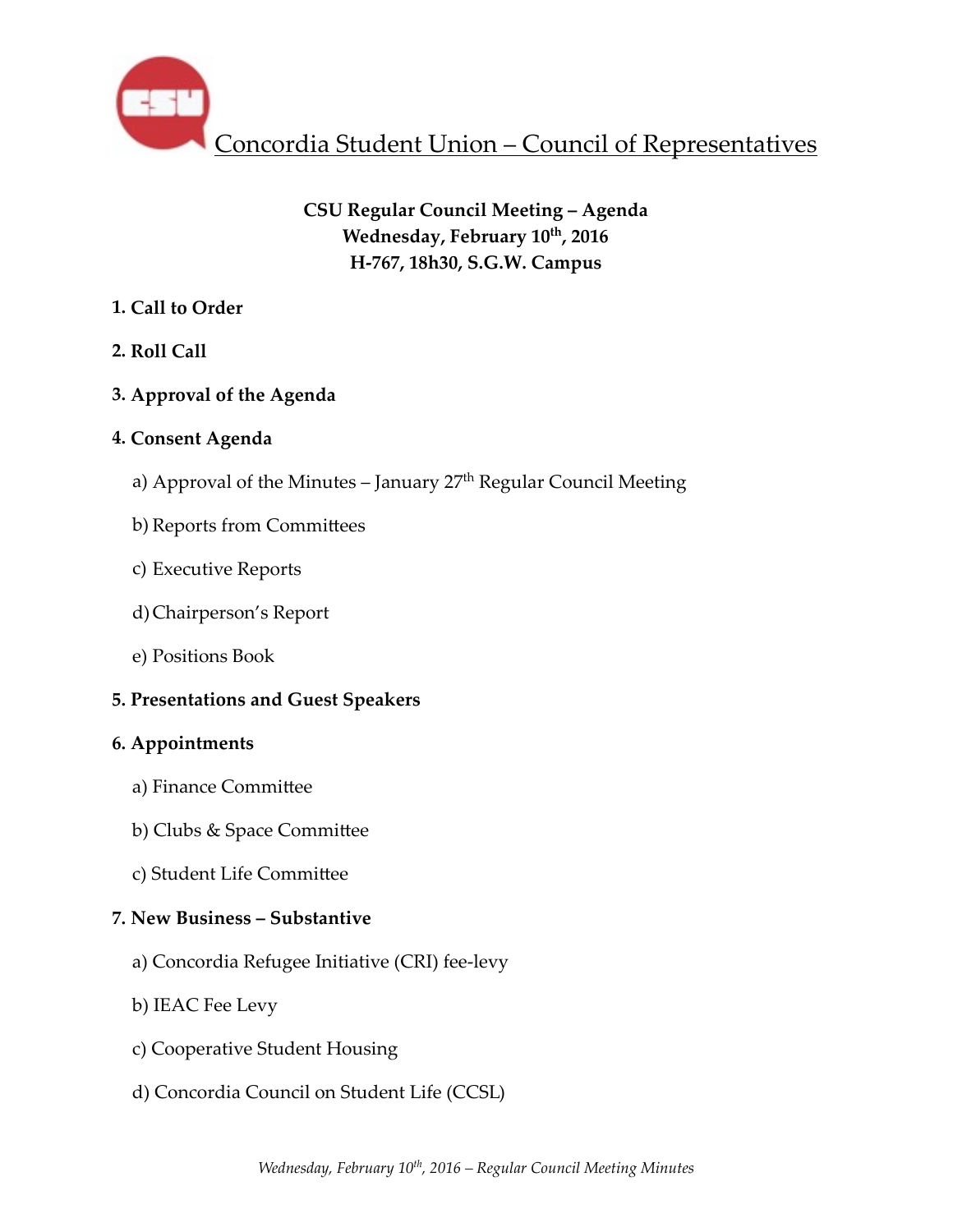

- e) Positions Book Referendum Questions
- f) ASEQ
- g) Student Tribunals
- h) Affordable, Sustainable, and Student-Run Food Policy
- **8. Question Period & Business Arising**
- **9. Announcements**
- **10. Adjournment**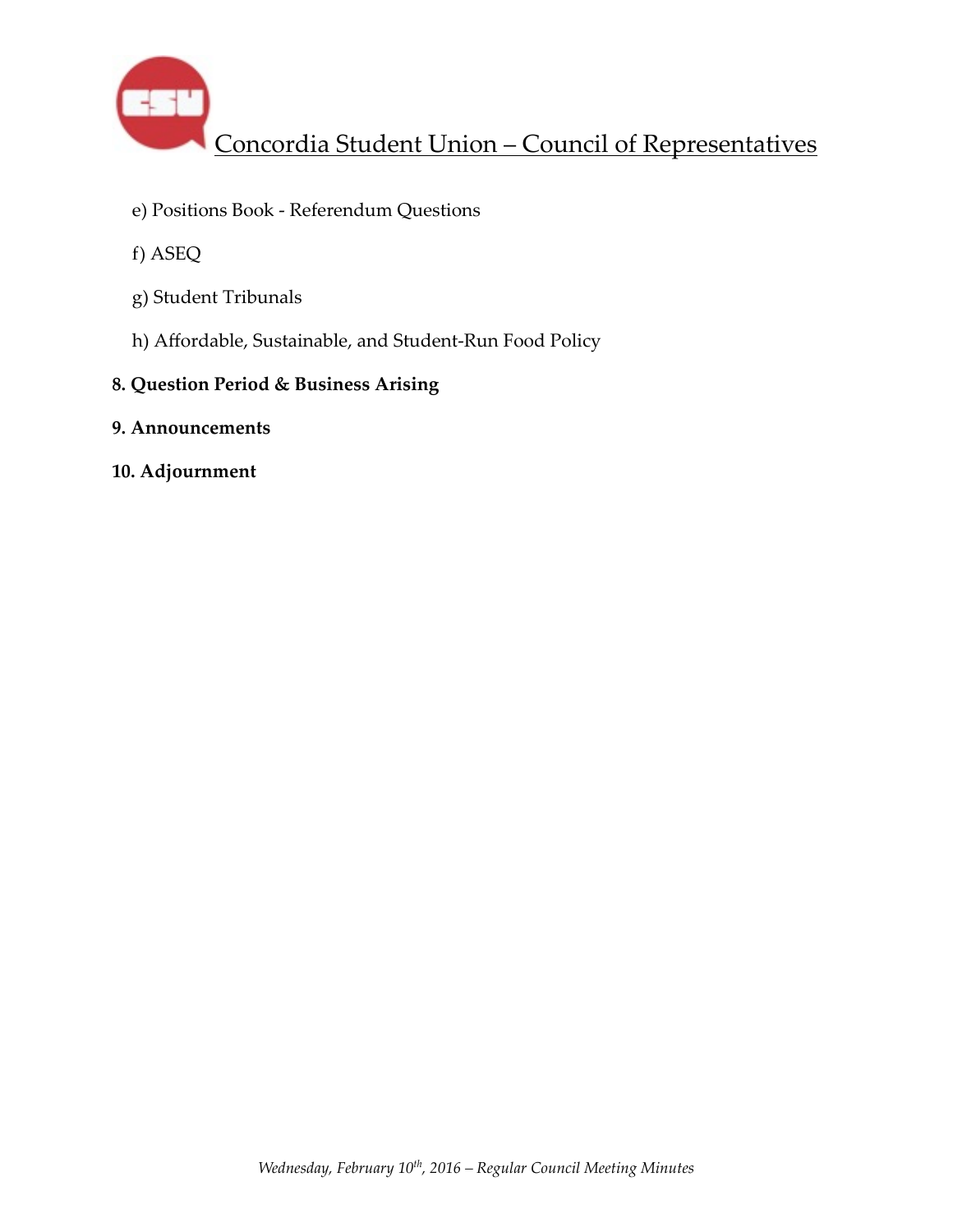

# **CSU Special Council Meeting – Minutes Wednesday, February 10th, 2016 H-767, 18h30, S.G.W. Campus**

# **1. CALL TO ORDER**

Meeting is called to order at 18h47.

We would like to acknowledge that Concordia university is on the traditional territory of the Kanien'keha:ka (Ga-niyen-gé-haa-ga), a place which has long served as a site of meeting and exchange *amongst nations. Concordia recognizes, and respects the Kanien'keha:ka (Ga-niyen-gé-haa-ga)* as the *traditional custodians of the lands and waters on which we meet today.* 

## **2. ROLL CALL**

Council Chairperson: *Mat Forget* Council Minute Keeper: *Caitlin Robinson*

Executives present for the duration of the meeting consisted of *Anas Bouslikhane* (Finance Coordinator), *Gabrielle Caron* (Sustainability Coordinator), *Lori Dimaria* (Clubs & Internal Affairs Coordinator), Marion *Miller* (Academic & Advocacy Coordinator), *John Talbot* (Student Life Coordinator), *Gabriel Velasco* (External Affairs & Mobiliza%on Coordinator), *Terry Wilkings* (General Coordinator) and *Chloë Williams* (Loyola Coordinator). 

Councillors present for the duration of the meeting consisted of *Sami Beydoun* (ENCS), *Jenna Cocullo* (Arts & Science), *Hayley Currier* (Arts & Science), *Rachel Gauthier* (JMSB), *Charles Gonsalves*  (Arts & Science), Sanaz Hassan Pour (Fine Arts), Adrian Longinotti (Arts & Science), Lucinda Marshall-Kiparissis (Arts & Science), Armani Martel (Arts & Science), Aloyse Muller (Arts & Science), Geneviève Nadeau-*Bonin* (Arts & Science), *Marcus Peters* (Arts & Science), *Jason Poirier-Lavoie* (Arts & Science), *Fadi Saijari*  (JMSB) and *Rami Yahia* (ENCS).

Councillors absent for the duration of the meeting consisted of *Joseph Betiniane* (JMSB), *Jana Ghalayini* (ENCS), *Hassan Jabri* (ENCS), *Antoine Rail* (Fine Arts), *Leyla Sutherland* (Fine Arts) and *Michael Wrobel*  (Arts & Science).

**Chairperson**: You have received some sensitive documents for closed session so while in open session, please refrain from having a look at them until closed session. I also received a few requests for excusal – **Michael Wrobel** sends regrets as he has a subcommittee meeting. Leyla has a technical run-through of a performance piece and I have a message from Jana who had family emergency.

**Adrian Longinotti:** I would like to be excused no later than 20h00 and I have a supervised workshop I should attend for a class where technical equipment is being used that I do not know how to use. This is the only night I can attend it before the project is due.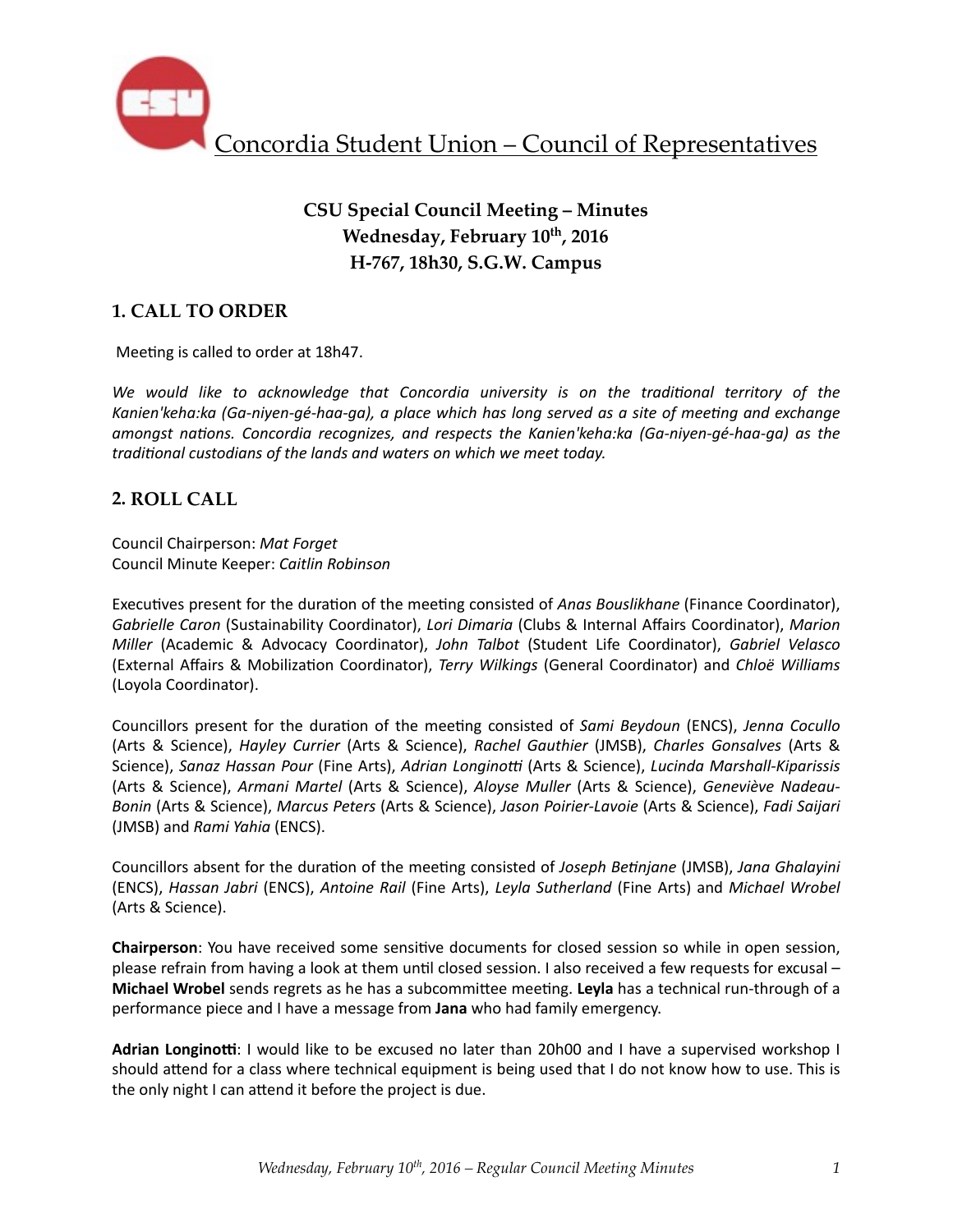

**Marcus Peters** moves to excuse all councillors. Seconded by **Sanaz Hassan Pour.**

**Terry Wilkings:** Is Jana asking for excusal for last meeting?

**Chairperson:** She was excused last meeting.

**Terry Wilkings**: I had a side conversation with Jana and no one likes dealing with these kinds of health concerns so I encourage retroactive excusal.

**VOTE** In favour : 10 Opposed: 0 Abstentions: 1 (Adrian)

*Motion carries.* 

### **3. APPROVAL OF THE AGENDA**

**Marion Millers** pulls two (2) Policy Committee reports, to be approved in point *7. a) Concordia Refugee Initiative (CRI)* Fee Levy and 7. b) IEAC Fee Levy.

**Marcus Peters**: Was today the last meeting to submit referendum questions?

**Terry Wilkings**: It is the last meeting that is before our next Regular Council meeting, so it is the last Regular Council meeting to do this, but we could call a Special Council meeting. Given the desire of councillors in the past to try and have things run accordingly in a timely manner, we have put all questions received today on the agenda. With the delays internal to our regulations we can have them up to the 19<sup>th</sup> of February.

**Chairperson**: We will now vote on approving the agenda and all items under 4. Consent Agenda.

### **VOTE**

In favour : 11 Opposed: 0 Abstentions: 0

*Motion carries.* 

### **4. CONSENT AGENDA**

# **a) Approval of the Minutes – January 27th Regular Council Meeting**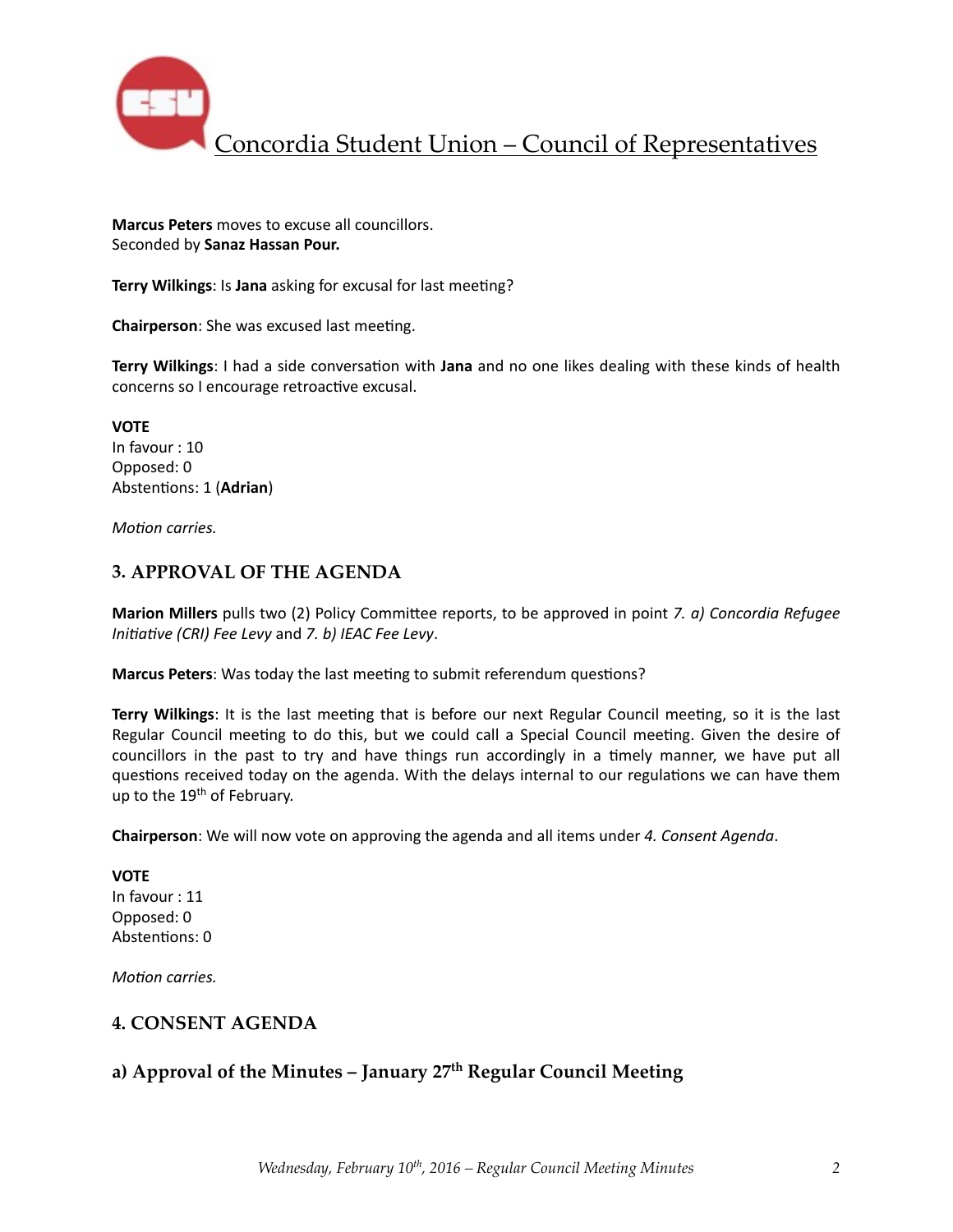

**Ratified by consent.** 

## **b) Reports from Committees**

*Ratified by consent.* 

## **c) Executive Reports**

**Ratified by consent.** 

## **d) Chairperson's Report**

**Ratified by consent.** 

### **e) Positions Book**

*Ratified by consent.* 

## **5. PRESENTATIONS & GUEST SPEAKERS**

*No presentations were made nor quest speakers present at this meeting of Council.* 

## **6. APPOINTMENTS**

### **a) Finance Committee**

**Gabrielle Caron**: The first committee is the Finance Committee and we have one (1) spot open. This person will be looking through budgets and things to do with financing with our Finance Coordinator. Meetings happen at least once a month.

### **b) Clubs and Space Committee**

**Gabrielle Caron**: This also is a committee that meets at least once a month and looks at clubs, working closely with Lori the Internal Coordinator.

### **c) Student Life Committee**

**Gabrielle Caron**: The last appointment is for the Student Life Committee, which meets once a month and looks over and helps John with all kinds of activities happening around campus.

### **7. NEW BUSINESS – SUBSTANTIVE**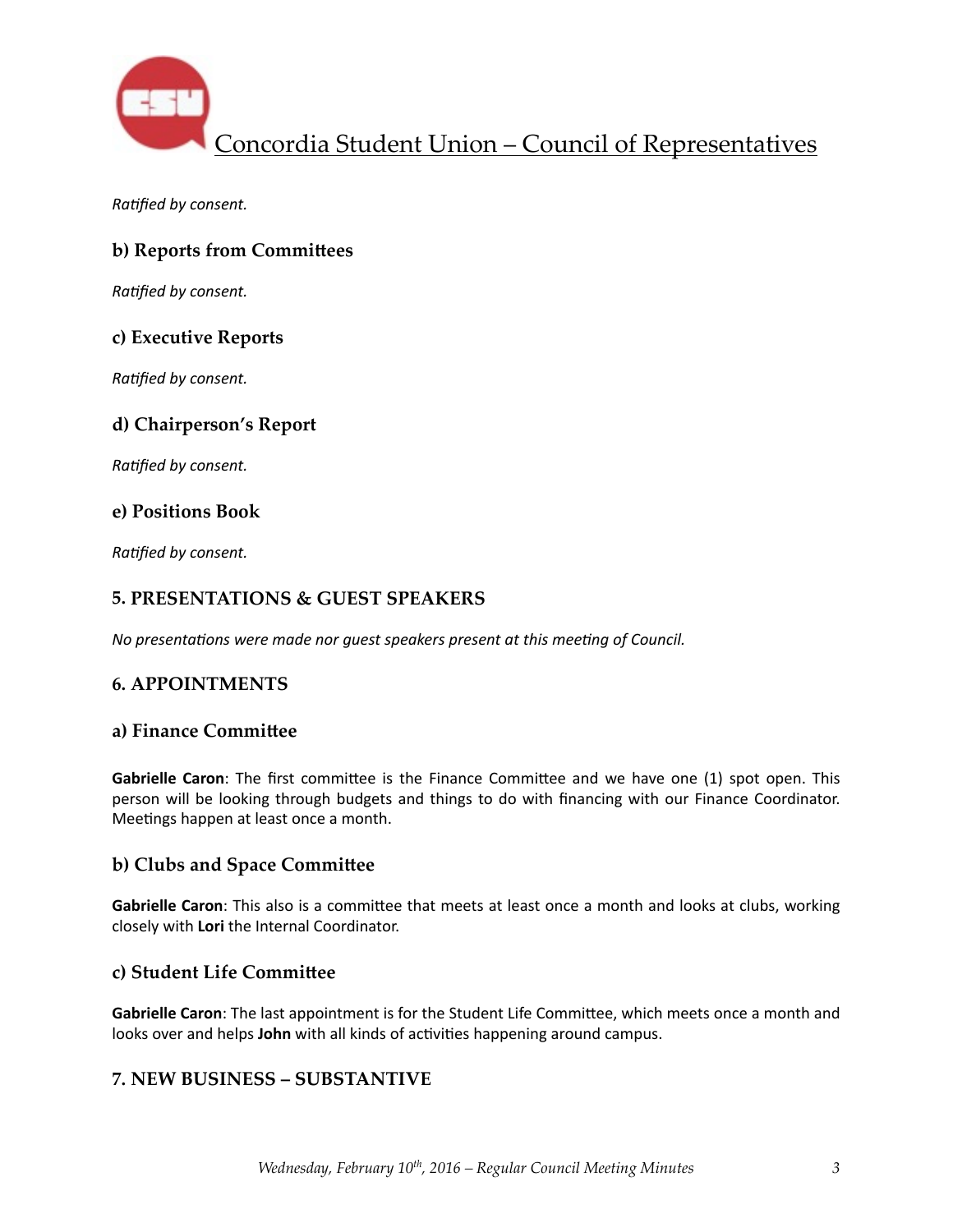

# **a) Concordia Refugee Initiative (CRI) Fee Levy**

**Marion Miller** moves to approve the Policy Committee minutes of February 4<sup>th</sup>, along with the following referendum question:

The Canadian Refugee Initiative is a grassroots organization providing sustained support to Concordia University Students through a Refugee Center. The services of this Center will *include* employment aid, academic assistance, psychological assistance, housing aid, *bursaries, legal aid, research publications and business development consultations. Do you agree to pay 37 cents per credit indexed to inflation in accordance with the Consumer Price Index, to the Canadian Refugee Initiative, effective Fall 2016?* 

Seconded by **Rachel Gauthier**. 

**Marion Miller**: The Canadian Refugee Initiative is a grassroots organization providing sustained support to Concordia University students through a Refugee Centre. The services of this centre will include employment aid, academic assistance, psychological assistance, housing aid, bursaries, legal aid, research publications and business development consultations. This is a group seeking to install a new fee levy. They are following the process outlined in the Standing Regulations  $-$  we received the application right before the December break. They met the deadline and send the required documents. We did not get a chance to look it over until January, but the Policy Committee reviewed the application, had of the all documents necessary, looked over the constitution and made suggestions, which is normal for a new fee levy. Just to let you know the process, the criteria we consider is outlined in Standing Regulation 240 and in the case of a non-CSU group seeking a fee levy, the committee has the responsibility to verify the signatures, work on questions, and see whether the constitution reasonably allows the organization to operate and manage funds. Under no circumstances do we take into consideration the mandate or mission. We are looking at whether the organization could function structurally. We found the group responsibly cooperative and they came to meet with us about the changes we suggested and show us that they integrated some and explained their rationale about the things they decided to keep. We suggest that the question be put to ballot. In summary, they submit the question, we decide if it is prejudicial, recommend a form for the question and then the CEO has the final say. Our recommendation was to shorten the question. We just condensed it and did not change the wording but cut out a few things. It is up to Council to approve the question going forward.

Armani Martel: To those representing the organization, is this is a temporary thing in nature? After a few years, how would you function?

**Abdullah**: This is not just for the Syrian influx, Canada accepts many refugees and this is just publicized more. We plan to be more sustainable and slowly push away from getting a fee levy, however the initial plan for the first three (3) years is dependent on the fee levy, and then after that we will be working on networking and private donors to disassociate and take the pressure off students.

**Marcus Peters**: If you could elaborate on the talks that we made about considering a smaller amount

Abdullah: We talked to Terry and he suggested that we bring the projected budget and we did bring it. The \$0.37, we could not get the exact number but it might be little bit less. Aside from that, given the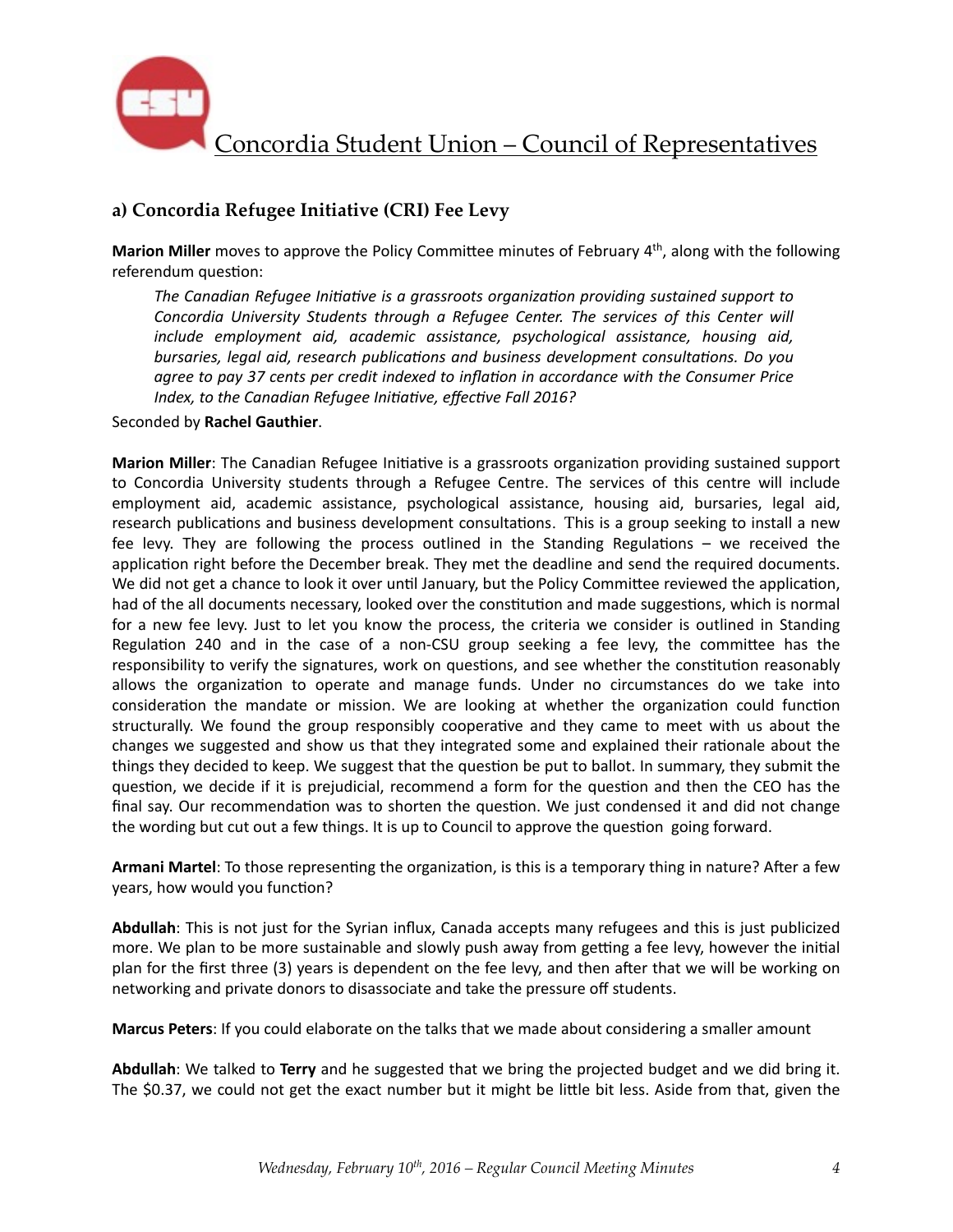

huge range of services being everything from psychological aid, academic aid, admissions, housing projects and consultation, this is at least eight (8) to ten (10) services, and all are justified under our budget. We are going to be very transparent in what we do and if there becomes a time that we do not need that money we will reduce the fee levy amount, but we are projecting to need the full amount This is based on many consultations with other organizations and other people to be working on this.

Aloyse Muller: I really support this initiative and just want it to be noted that it might be harder to get into a referendum? It is kind of a gamble. There might be heavy campaigning needed.

**Terry Wilkings**: The Council appreciates the projected budget but highly suggests that you publicize it if Council decides to put the question to ballot, and to have it accessible during the campaigning period.

**Abdullah**: We have taken that into consideration and cannot do that now because it is against the campaign rules, but two (2) weeks before we will have a fully functional website including where the money is going, who is involved and how much will cost to be as transparent as possible. Obviously, we are here to take any suggestions.

**Marcus Peters**: I recommend that you try to implement some sort of formal procedure by which to lower the fee levy in the future because I feel that any organization, when considering substantially reducing its funding without any mandate, will likely disregard that option in the future. It might be worth taking that approach. Overall, it seems like a reasonable project, but you might want to consider doing this.

**Rachel Gauthier**: Due to the fact that it is student money, how do your services differ from CSU services like The Housing and Job Bank, the Advocacy Centre and the Legal Information Clinic. Can they use both?

Abdullah: There are certain comparisons between the CSU and what we offer, for example the job bank. Our job bank will differ because we have created a network with companies willing to offer jobs for students or refugees coming in who might not adapt to the French language right away. We have created a network willing to take on student refugees and I do not think that the job bank here has that. We have created legal aid with lawyers specifying in immigration issues as well. There are a huge number of undocumented refugees in Montreal whose student visas have expired, and there is legal precedence to take care of them and enrol them back in school and find jobs. This is a problem that people have come up to us about to say that they need a specific type of legal aid. Refugee issues are unique and undocumented refugee issues are unique and this is something that we want to tackle head-on. Montreal has one of the highest rates of this in Canada.

**Charles Gonsalves**: I completely support and can speak to everything that you have just said. The legal aid that these people need is unique and not met by the general legal aid centre, which does not confront these situations. If they are offering services which are unique, that is important.

**Geneviève Nadeau-Bonin**: I was wondering if you have spoken to or plan to speak to other fee levy groups or the group FLAC to just talk to them about how functioning works?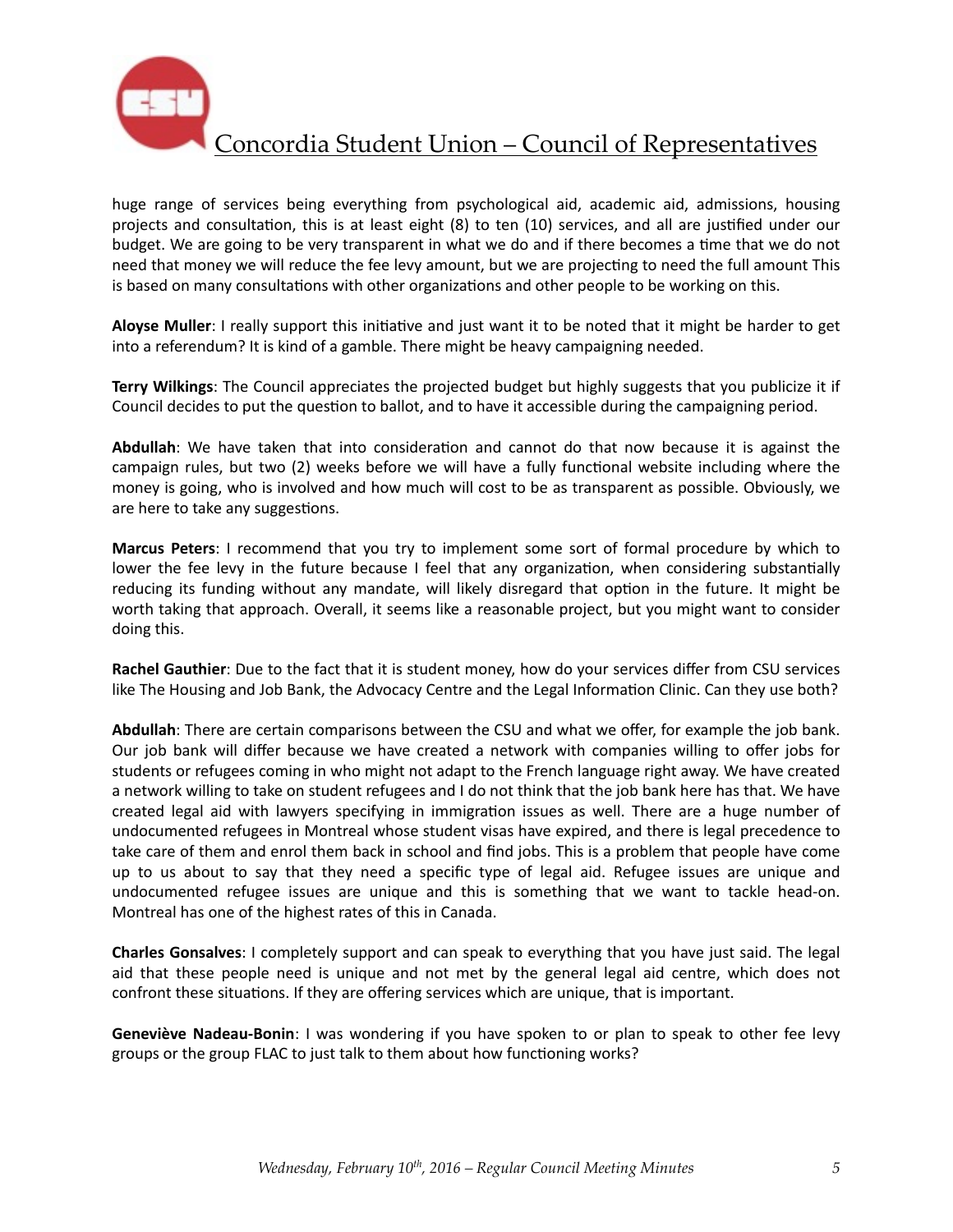

Abdullah: We talked to other fee levy groups, not specifically FLAC, but other organizations like QPRIG. We learned how to structure and create our finances correctly and we learned how to become more transparent. Basically, we talked to a couple of fee levies and tried as best to take the best of what they do to provide the best services to the population.

### **VOTE**

In favour : 12 Opposed: 0 Abstentions: 1 (Geneviève)

#### *Motion carries.*

**Terry Wilkings**: I just want to take this opportunity to suggest that you re-read the regulations around the referendum because they are quite specific and you do not want a unfortunate misunderstanding to jeopardize your efforts. The Policy Committee and myself are all resources to help understand the rules and proceed in a good way.

### **b) IEAC Fee Levy**

**Marion Miller** moves to approve the Policy Committee minutes of February 4<sup>th</sup>, along with the following referendum question:

The International/Ethnic Association Council incorporated July 2015 and began activities as an independent fee-levy group the following Fall semester, September 2015. The IEAC promotes and celebrates diverse international and ethnic cultures and heritage in a nonpolitical and non-discriminatory manner. Would you agree to raise the fee-levy from the *current* \$0.06 per credit to \$0.12 per credit, allowing the IEAC to allocate funds towards growing the cultural and ethnic club-base within Concordia, effective Fall 2016?

Seconded by **Marcus Peters**. 

**Marion Miller**: The International/Ethnic Association Council (IEAC) has been around a long time and are going to increase their fee levy. Last year they seceded from the CSU and since they are autonomous, that is part of what motivated them to look to increase their fee levy from \$0.06 to \$0.12. We received their application on time within the regulations in January and looked through the documents to make sure that had everything. As mentioned in the minutes, two (2) things were missing and they sent them to us within two (2) hours. A day later we had the minutes from their general meeting and we felt comfortable going ahead. The constitution is strong and the organization has been functioning for many years. We had no comments about the constitution. In our new process for fee levy changes, groups who did not have a complaints policy had to make sure to install a new one, and they submitted a newly created complaints policy. It was obvious that it had been created recently and not tested, and the Policy Committee gave suggestions and we feel confident that they will implement recommendations. We are comfortable with the documentation and I think that we took close to what the submitted question was. The question to ballot is. Once again, the CEO can modify the question if he sees fit, but that would be our recommendation and we felt comfortable recommending the IEAC for an increase. We have Lori, the former chairperson here, and another representative, Sari.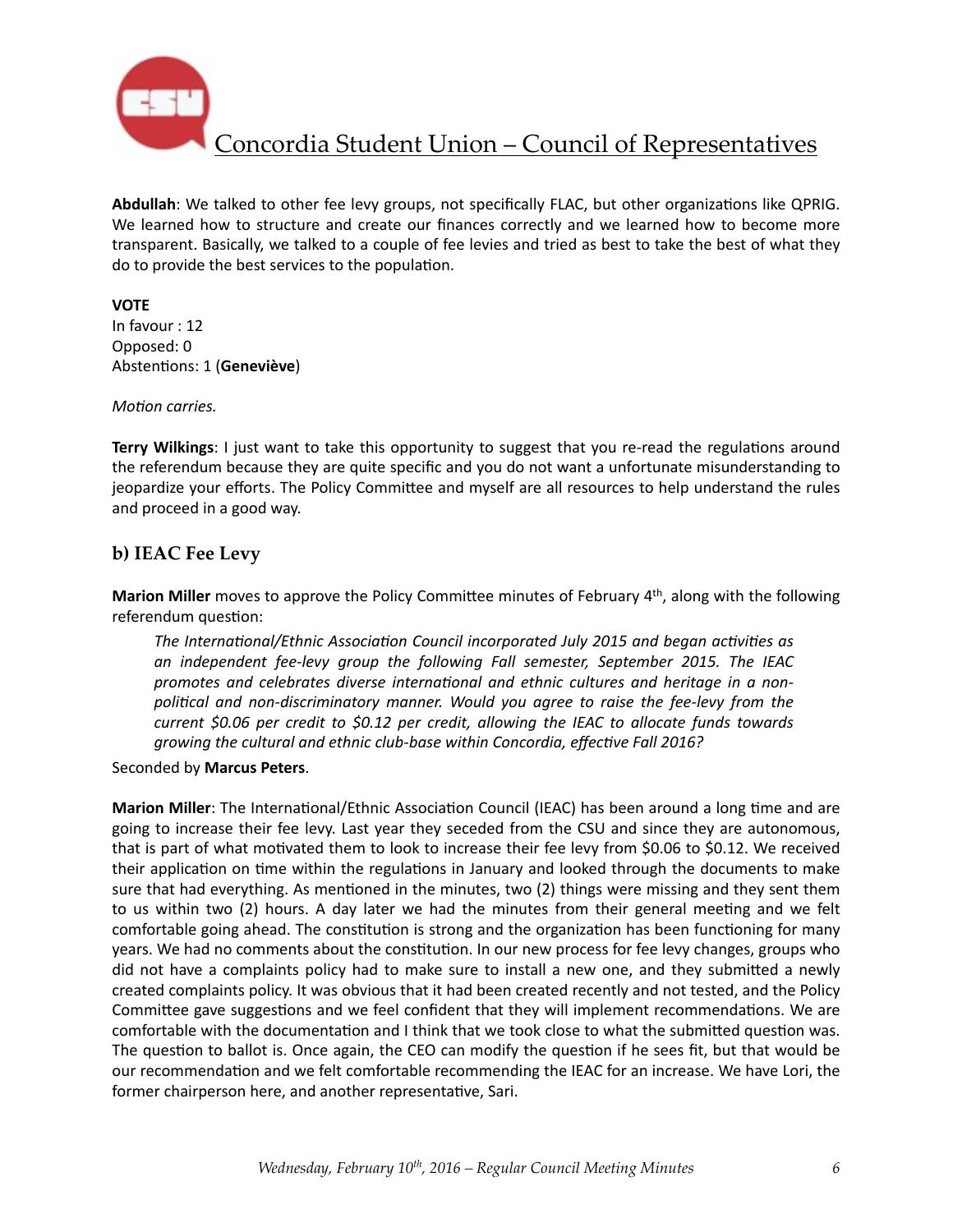

**Lucinda Marshall-Kiparissis**: Assuming that the question passes, do you have it advertised anywhere on your pamphlets or website that you are a fee levy group and what the current fee is?

**Sari Sarieddine**: I am not sure because we did it last year so I am not sure if we have done that. It is on the Dean of Students list.

**Lucinda Marshall-Kiparissis**: I would suggest that if the question goes forward, in the interest of transparency, to be very clear that you are a fee levy group and receive fees from students.

**Lori Dimaria**: I was going to speak on behalf of IEAC, as last year's chairperson, it was a lot of work getting IEAC incorporated. Since finalized and being separated from the CSU, it is essential for IEAC's functioning to have an increase. At the moment, there are not enough funds and they need to have a staff member present to be able to help the organization thrive. It is very important that we recognize their efforts and what this means for IEAC, seeing as this was an organization established in 1981 and has very rich history.

#### **VOTE**

In favour  $: 13$ Opposed: 0 Abstentions: 0

*Motion carries.* 

**Marion Millers:** I would like to thank the members of the Policy Committee because there were lots of documents to go through and quite a short timeline to make sure that everything was all there before the referendum.

## **c) Cooperative Student Housing**

#### **Terry Wilkings**:

WHEREAS in the 2015 General Election students voted in favour of creating the Popular University Student Housing fund to finance the construction of cooperative student housing; 

WHEREAS the above mentioned referendum question outlined general parameters under which the CSU would move forward with the project (i.e.: CSU exclusivity on the first project); 

WHEREAS in May 2015 Council empowered the executive and the Fund Committee to engage in the process of re-allocating \$1.85 million from the SSAELC fund to the PUSH fund; WHEREAS, the Fund Committee, the PUSH fund, and UTILE have worked collaboratively in consultation with legal experts in the production of the term sheet and subsequent contracts;

BE IT RESOLVED THAT Council ratify the Term Sheet between the CSU, the PUSH Fund, UTILE and the housing cooperative that delineates the terms and conditions under which the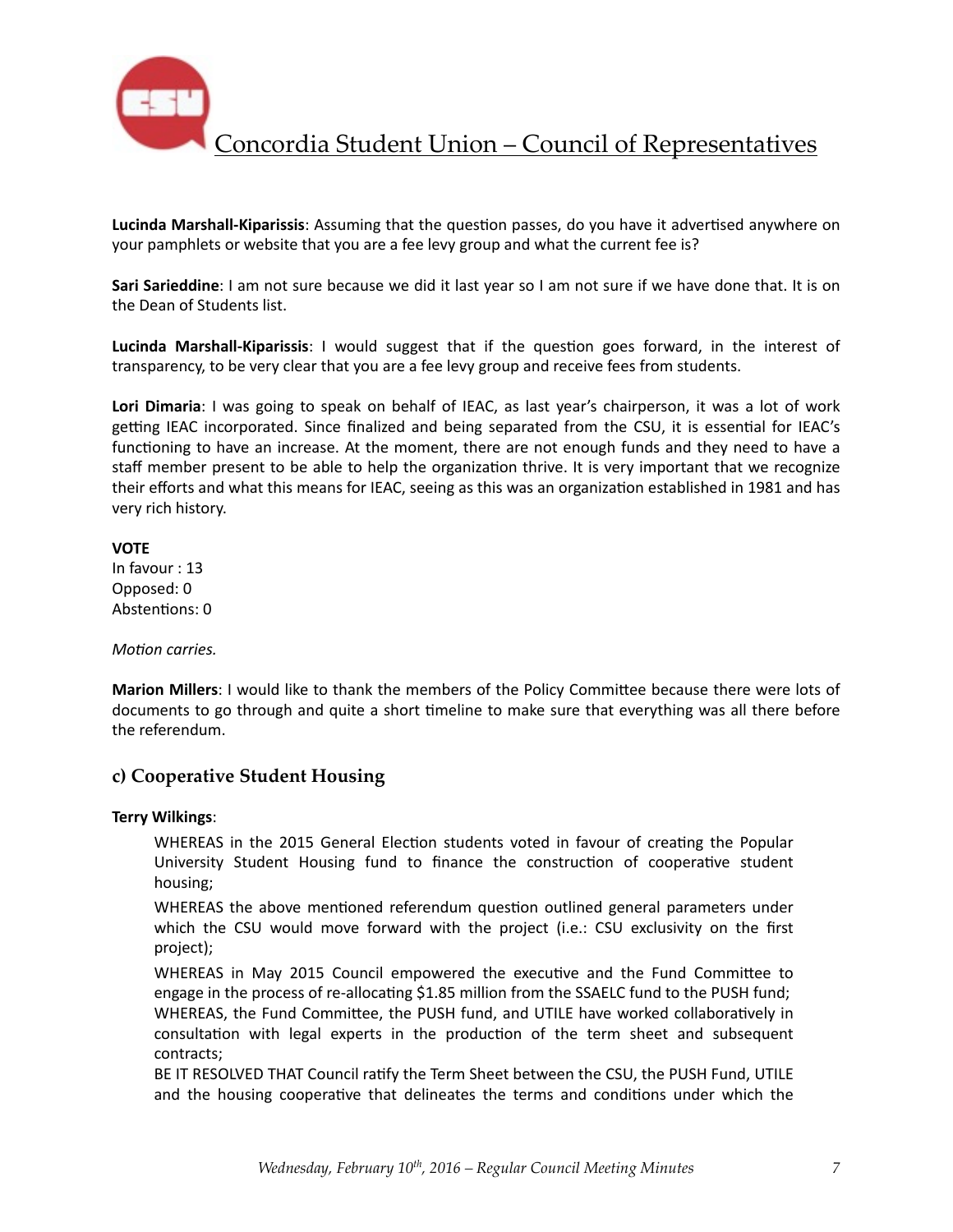

student housing cooperative will be developed; BE IT FURTHER RESOLVED THAT Council ratify the donation contract between the CSU and the PUSH fund as derived from the term sheet; BE IT FURTHER RESOLVED THAT Council allocate a \$ 35,000 budget envelope for the legal fees associated with the aforementioned documents to be expensed by the Student Space Accessible Education Legal Contingency fund.

Seconded by **Marcus Peters**. 

**Terry Wilkings**: There are going to be two  $(2)$  parts to this presentation – one part in open session and one part in closed session, and I have encouraged student media to come and speak with me after meeting for further review as much of the documentation is highly sensitive and only some aspects can be discussed in open session. This is the legal ecosystem delivering the housing project: what the CSU is engaging in is the creation of housing for students. This has not been done in Montreal or Quebec until now, so we have the opportunity as Concordia students to potentially influence the discourse at a municipal level about student housing. Over the past eighteen (18) months, the CSU has been working hard to develop this model and mobilize student support over issues of housing. A lot of knowledge production has been done over past the year on the issues our members face around student housing. Firstly, its been empirically determined that students pay more than the market median for rent across Montreal and Quebec and the negative impacts are staggering. International students pay more than out-of-province students and there are language and cultural barriers preventing the enforcement of tenant rights in agreements with landlords. That trickles down to out-of-province students and Quebec resident students. That is the monetary side where students pay more for housing and typically reside in substandard conditions. There is an inability or lack of awareness that students have as tenants which leads to further dilapidation because they are not holding their landlords accountable and a lot of material deconstruction happens. There are a lot of non-monetary issues faced as well like unauthorized entry into units by landlords or the taking of personal information or financial information. A landlord might demand that an international student give a copy of their study permit when it is not legally required. Since they do not know their rights, they are having them infringed upon. Illegal deposits are being taken from unsuspecting students and this cascades into a negative experience outside of the financial setting and this ultimately has a negative impact on housing markets overall. This is a concept called gentrification  $-$  students create upward pressure on the rental market because they are consistently acquiescing to illegal increases in rent and not engaging in proper lease transfers, etc. This is a very short explanation as to why we are doing the project and I guess that we can quickly review the referendum question that the CSU put to ballot. I had written about it extensively in my executive report, but essentially there were two (2) referendum questions on the project during the 2014-15 mandate. The first had to do with gaining conceptual support to move forward. It is very untraditional for student associations to be directly implicated in the construction of housing for members. When we had commissioned the feasibility study to happen in the Fall semester, the results of the study appeared to be of interest, and in order to invest further resources, a question was run in the by-elections of last year which received overwhelming support and we felt like we had the mandate to move forward on the issue of student housing. I was working on this project last year on the CSU executive and now we are in the Winter semester and it was a year ago today at the February meeting that we put the referendum question to ballot to create the Popular University Student Housing (PUSH) fund. This is happenstance that a year later we are being presented with a motion to enable what had first come to Council year ago. The question was quite wordy because it was trying to ask students whether or not they wanted to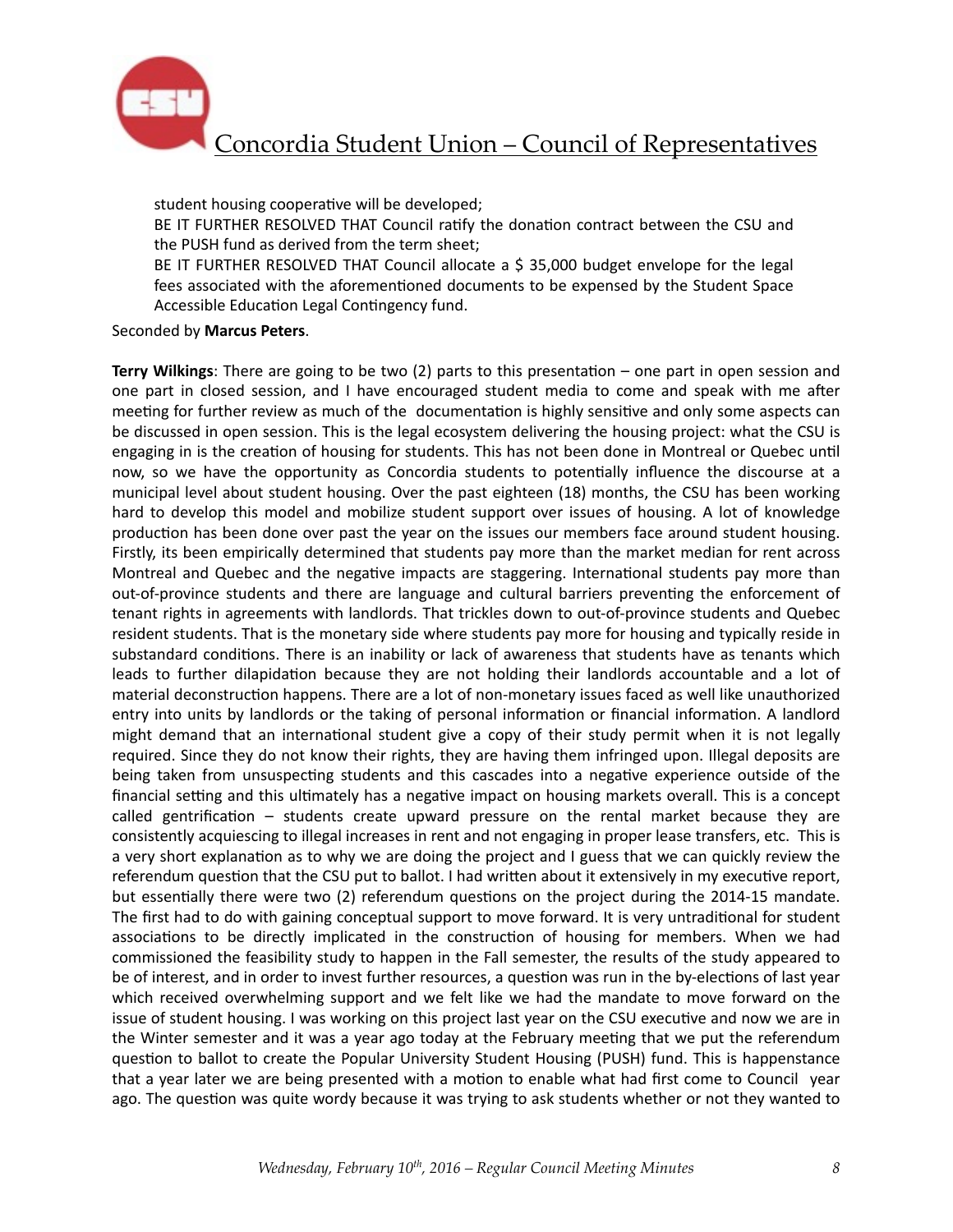

embark on this financing structure. Students voted in favour to create the PUSH fund and voted for some of the parameters under which students would agree to create it. Since last spring/early summer, the CSU executive the the Student Student, Accessible Education and Legal Contingency (SSAELC) fund committee and other parties have been meeting on a monthly basis to negotiate the ecosystem of different legal entities on the project. First you gave the CSU a mandate and its responsibility is to have a longterm political vision to improve the student condition materially and otherwise, and housing is a big part of the non-negotiable, non-disposable income of what we are obligated to make up. The longterm political vision is to propagate the model in order to allow more students to live in more housing units which over time will drive down rent costs and provide a social environment where stronger linkages can be made between students and the broader community. The second legal entity is the PUSH fund whose mission is to act as financial controller overseeing the funds being utilized by students in the creation of the housing cooperative. This assumes a high degree of risk in the sense that in order to mobilize enough resources to produce a 100-unit housing complex it will cost a lot more than the \$1.85 million that students are putting into the project. Something I forgot to mention was that the CSU announced its partnership with the Chantier de L'économie sociale, a group which finances the creation of social enterprises to the tune of \$1.5 million to this project. In this scenario the reason that they are assuming a lot of risk is because compared to the other financial institution like Desjardins, they are less riskaverse. The PUSH Fund is acting as a patient capital partner and this means prioritizing the social impact over monetary gain and making sure that what you are loaning is making as much interest revenue. The last point is the growth and propagation of the model. The CSU is the founding member of the PUSH Fund but over time, more investors will be taking part such as philanthropic organizations and other student unions. This is a portfolio option that individual groups interested in socially responsible investing could choose to put money into. Over time, we are seeking to explant the capacity of fund so that more projects can be delivered. There third legal entity is the Unité de travail pour l'implantation de logement étudiant (UTILE), which is a not-for-profit group whose mission is straightforward, to study and develop student housing. This is the group that the CSU commissioned, in 2015, to conduct the feasibility study. The project that UQAM was involved in which would have been a student housing complex was a debacle and UTILE was the group which kind of exposed the inconsistencies of how the project was being developed. They have an authoritative understanding of students' needs and the CSU was a collaborator with respect to the student housing market survey they initially circulated in 2014 which gave us notice of how students pay more for rent than other groups. Their expertise is very technical with respect to student housing. The last group is the cooperative. This is the solidarity housing cooperative that is for students, and this is the last legal entity. It has not been incorporated because the location of the project is going to be determined after we get past this phase of the project. The composition of the board will be dependent on the neighbourhood because we want stakeholders from the neighbourhood to participate. Their mandate is very strict in the sense that they will be in charge of the housing unit itself. There are four (4) different legal entities and the reason why it is spread out in this way is that the CSU will be, if Council decides, donating \$1.85 million to the PUSH Fund. We are not loaning funds because then we are just acting in unitary fashion. The purpose is to propagate and create more than one housing project as just a single one will not influence the discourse surrounding the issue. This is the purpose of the donation contract  $-$  to inject funds. The PUSH Fund will then loan to UTILE an amount of funds that is for the purpose of delivering the project and UTILE will then pay back the PUSH Fund from the revenue that it gains from the cooperative, once the cooperative established, every month. There is an assumption of risk. UTILE will pay our other financial partners like the bank and the Chantier de l'économie sociale. The PUSH Fund will be paid back last, so it is the lowest rank on the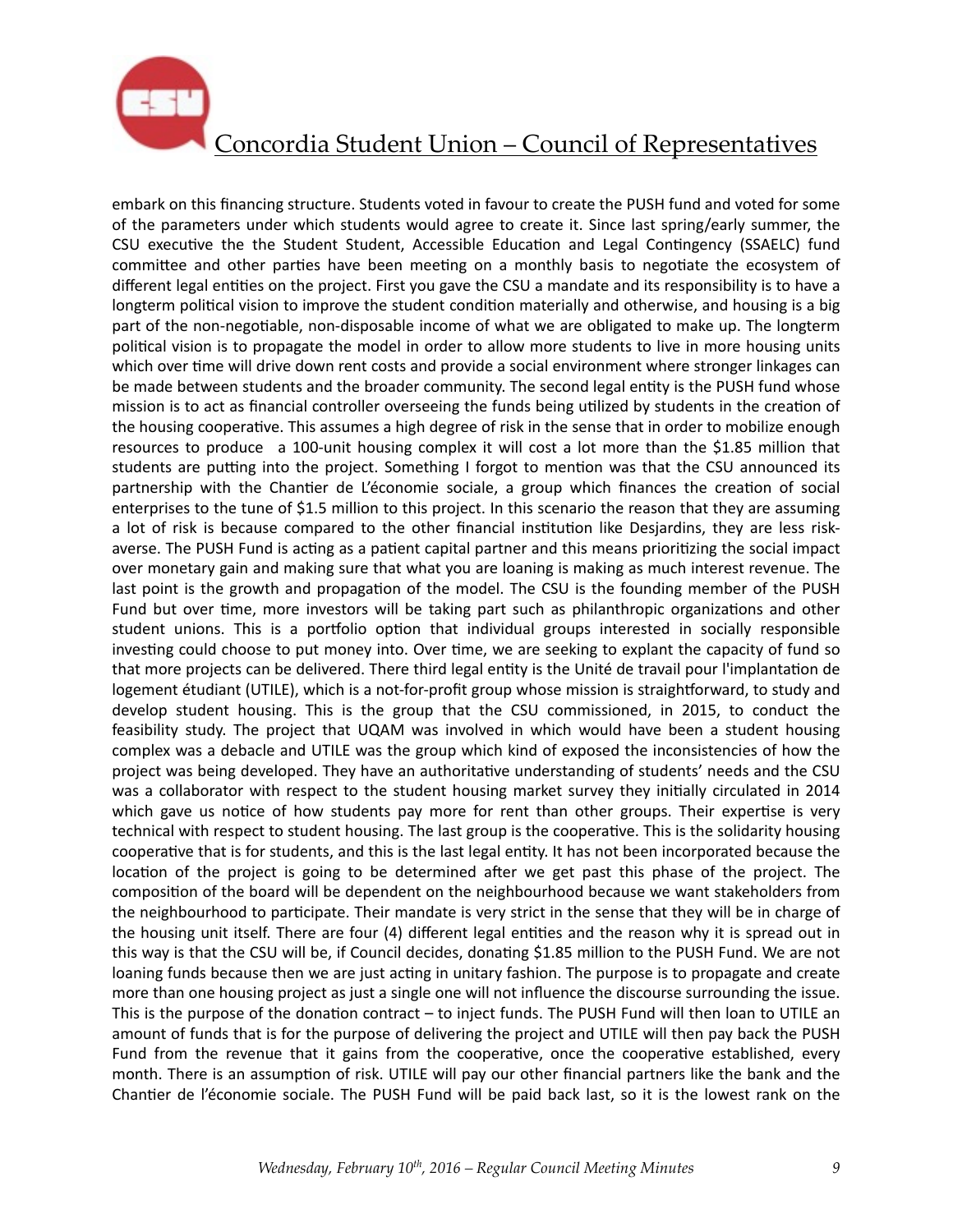

mortgage used to create the housing project. UTILE will have space management contract with the cooperative, which has certain rights and responsibilities with respect to ensuring that rent is paid on time, that members are being preferred over non-members, and a whole host of other obligations that will be determined as part of their work with the provisional committee. That addresses how the money moves around and I will go over how the governance of these entities works. The CSU has a seat on the PUSH Fund and ultimately on the board of the cooperative as a member. The PUSH Fund board is composed of a member nominated by UTILE because UTILE is a member of the Fund but not a board member. Lastly, the housing cooperative has UTILE as one of its support members and in the future, UTILE is planning to alter their governance structure to give room to the housing cooperative to participate in the affairs of the developer. Right now, since there is no student housing cooperative, there is no room on UTILE's board for solidarity cooperative members, but this is in the future plans.

**Marcus Peters** moves to enter closed session. Seconded by Armani Martel.

#### **VOTE**

In favour : 13 Opposed: 0 Abstentions: 0

*Motion carries.* 

**Marcus Peters** moves to reconsider motion. Seconded by **Charles Gonsalves**. 

#### **VOTE**

In favour : 13 Opposed: 0 Abstentions: 0

*Motion carries.* 

**Marcus Peters** moves to enter a ten (10)-minute recess. Seconded by **Charles Gonsalves**. 

#### **VOTE**

In favour : 13 Opposed: 0 Abstentions: 0

*Motion carries.* 

*Meeting enters recess at 19h42.* 

*Meeting reconvenes at 20h01.*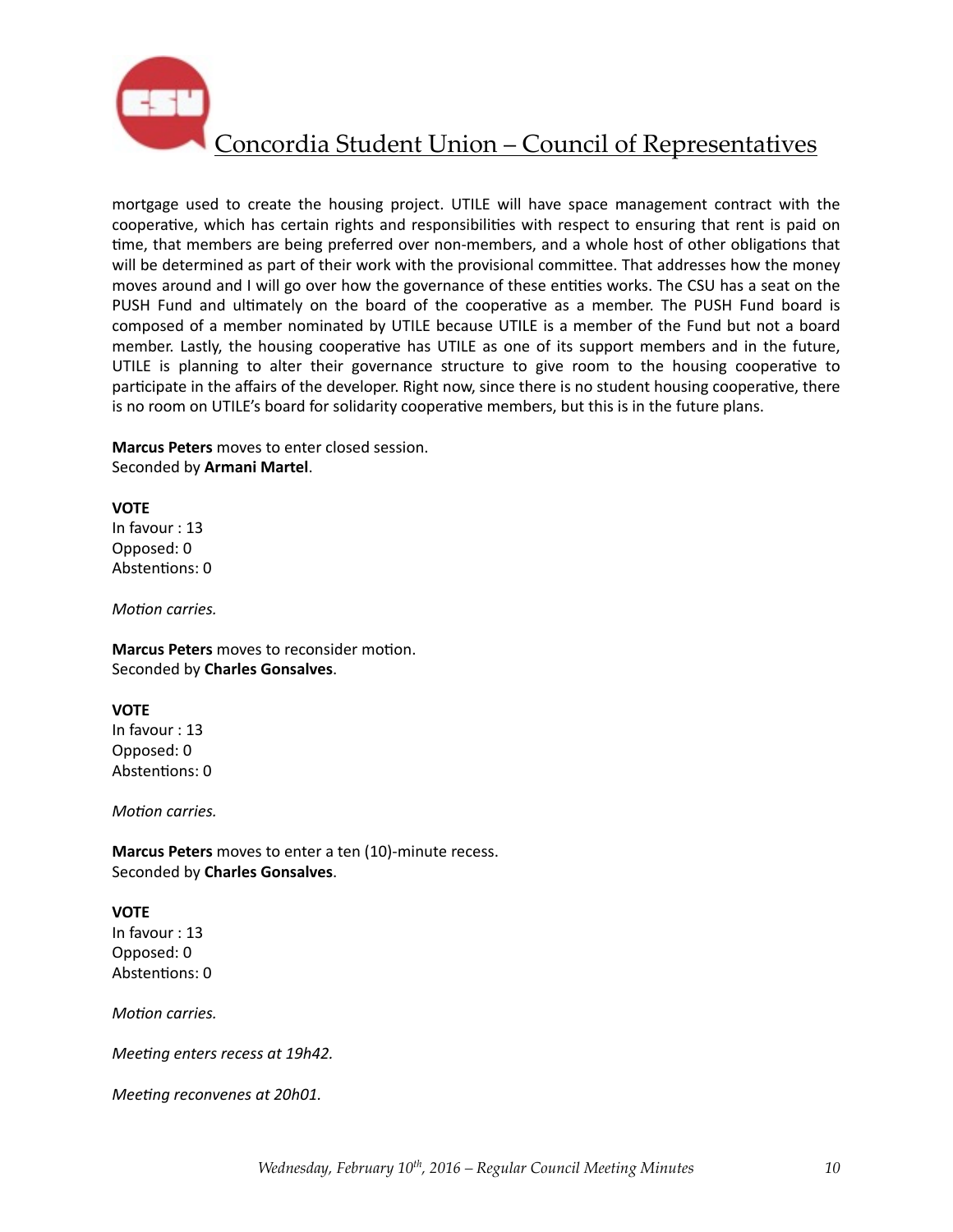

**Marcus Peters** moves to enters closed session. Seconded by **Rachel Gauthier**. 

### **VOTE**

In favour : 11 Opposed: 0 Abstentions: 0

*Motion carries.* 

*Meeting enters closed session at 20h02.* 

**Terry Wilkings** moves to enter open session. Seconded by **Charles Gonsalves**. 

*Motion carries.* 

*Meeting enters open session at 21h36.* 

**Terry Wilkings**: I encourage folks interested in the project to come and speak to me to discuss more about the content and mechanics, and I am reiterating that I have invited The Link and The Concordian to participate in an information session about the project and the parameters we can talk about.

#### **VOTE**

In favour : 13 Opposed: 0 Abstentions: 0

#### *Motion carries.*

**Terry Wilkings**: This is a pretty big event so what we are going to be doing is not just addressing needs of student housing that Concordia students face, but bring up the problem in terms of the broader debate. At some point in one (1) to six (6) weeks we will be hosting a press conference to talk about the project and I invite all councillors to be present. I invite all of you to be there because if we want to influence the mayor and other people they need to see that students are passionate about these issues.

## **d) Concordia Council on Student Life (CCSL)**

#### **Marion Miller**:

BE IT RESOLVED THAT that the CSU transfer the nomination of one CSU seat on the CCSL to Sustainable Concordia, effective June 2016:

BE IT FURTHER RESOLVED THAT the CSU recommends to CCSL to amend its membership guidelines to replace a CSU seat with a SC seat effective for the 2016-2017 year;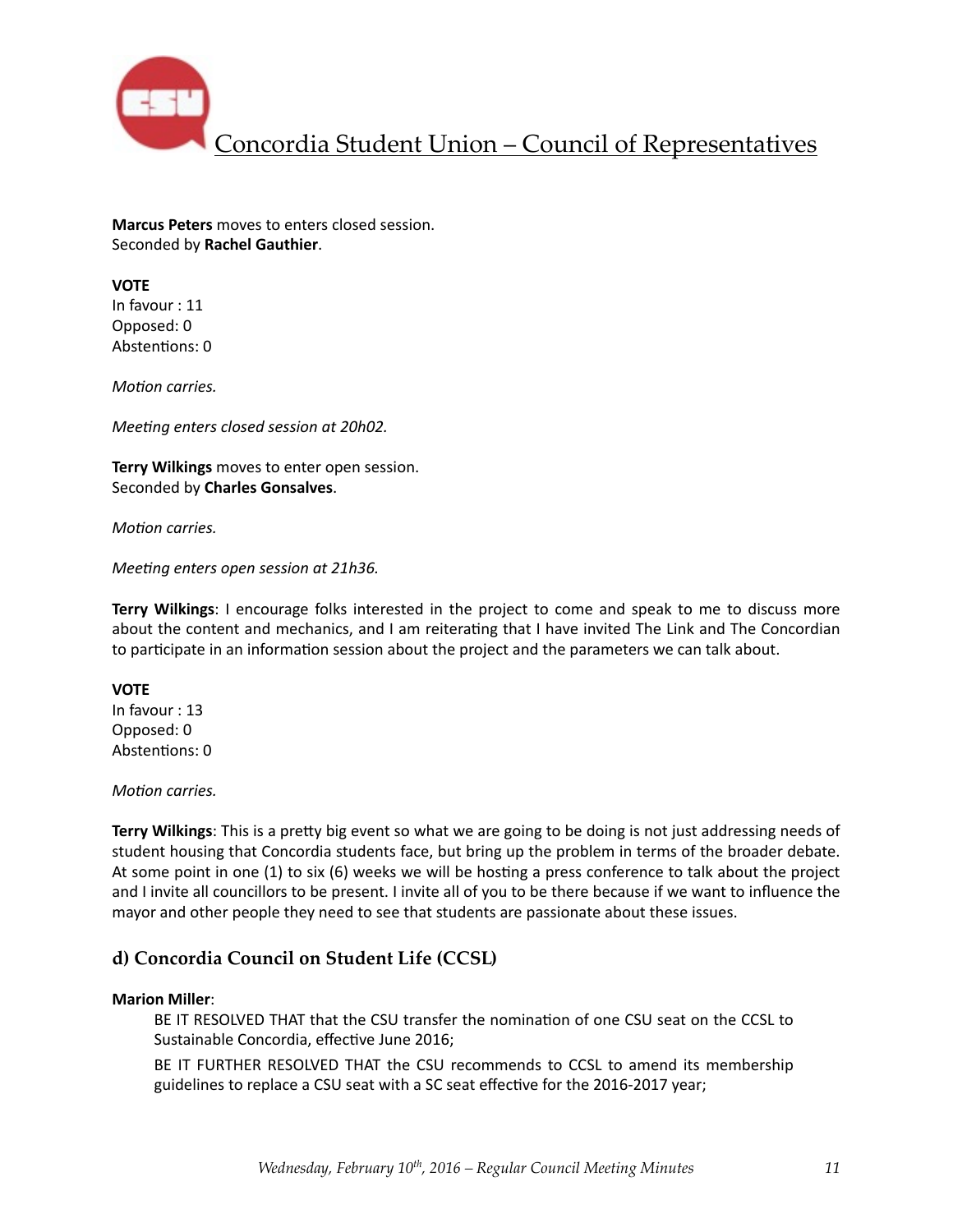

BE IT FURTHER RESOLVED THAT, conditional upon the approval of the above, Policy Committee amend the Standing Regulations to reflect the referral of this seat to the nomination by Sustainable Concordia.

Seconded by **Aloyse Muller**.

**Marion Miller**: The Concordia Council on Student Life (CCSL) is a body that grants money to student life initiatives on campus, and the membership is ten  $(10)$  voting students. We nominate eight  $(8)$  of the them and graduates are two (2). There are ten (10) voting non-students like faculty, staff and administration, and ten (10) non-voting other people who are also administrators or heads of departments like health services. Basically, the idea is to integrate more the focus of sustainability when that granting body is giving money to student initiatives on campus. The idea is to transfer one student seat normally nominated by the CSU and to come to an understanding with another student group to let them nominate for one of the eight (8) seats. This adds a perspective from a group which has a lot of experience looking at projects which are sustainable in terms of the three tiers of sustainability – social, economic and environmental. It has been discussed at CCSL that different members of the community were interested in integrating this sustainability perspective, and the idea is that one of the non-voting members would be someone from Environmental Health & Safety, so there would now be a non-student sustainability person and student sustainability person. We are deciding to give one (1) seat to Sustainable Concordia, which has already been approached, and then suggest to CCSL to modify their bylaws to reflect this. Even if they do not, we can still do this internally.

**Jason Poirier-Lavoie**: I salute the intention of the motion and would be totally supportive of us delegating and supporting other students from the community, but not to do so in an irreversible manner. We represent all students and I think that we should retain the option of deciding who gets to maintain these positions. A permanent change in the rules effectively making us lose a vote and I would vote against this.

**Aloyse Muller**: The motion is about giving nominating power to Sustainable Concordia, not a bylaws change, correct?

**Jason Poirier-Lavoie**: It is included and permanent.

**Rami Yahia**: I think that it is within the positions we took within the CSU, so I would not see a problem giving one of the eight (8) seats.

**Marion Miller**: From what I understood from the discussions at CCSL, the intention was to institutionalize a sustainability perspective on the committee to make sure that when projects are discussed, there is a reference person who is an expert and can bring a more expert perspective on the issue. We talked with the GSA representatives on CCSL and they felt really strongly about this, and originally wanted to add a voting student member and non-student member, but that did not seem possible, so this was another way. The idea was to firmly implement sustainability as a mandate in the CCSL, especially in this university right now when many levels of government are trying to think about how sustainability can become a driving force of academic and social activities. I sat on a committee analyzing how sustainability perspectives can be implemented into all nine (9) of the university's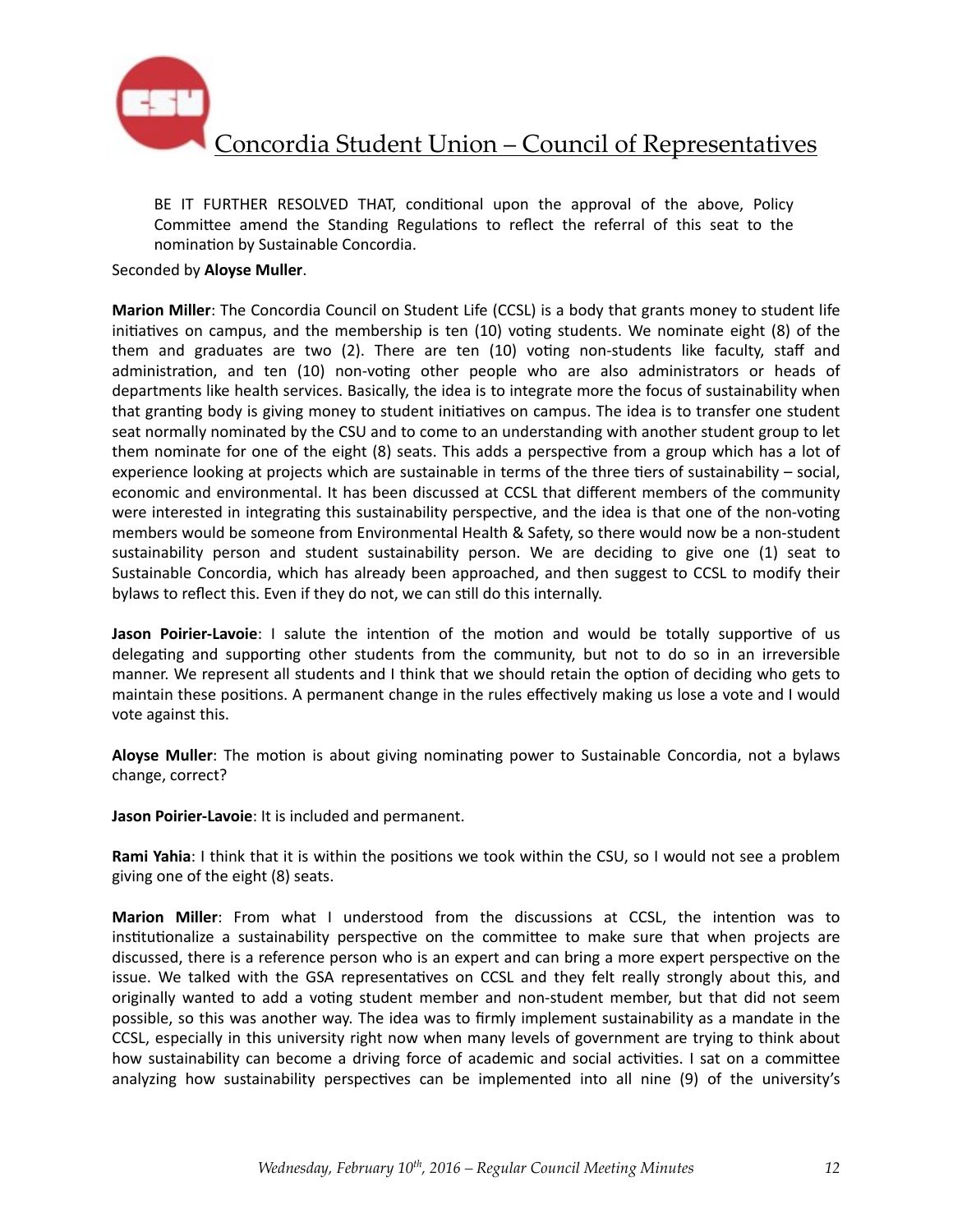

strategic directions and I see this as a continuity of those ideas in terms of structurally implementing them. 

**Jenna Cocullo**: I sit on CCSL, and at one of the last meetings I went to, we were talking about allocating \$45 000 to large student projects and sustainability was not even part of the criteria, so I feel that it would be useful to have someone from Sustainable Concordia to sit on the committee to not have projects detrimental to the university or not include safe spaces.

**Terry Wilkings**: Is it earmarked for a student the sustainability seat? Because I know that the Sustainable Concordia board is not always students.

**Marion Miller**: Yes, because they have to have parity on the board between students and non-students.

**Terry Wilkings**: I think that we can have confidence in how ultimately it will be a member of the CSU sitting at the table. It will be one of our members, just under a different designation. The ultimate interests of students will not be undermined moving forward with this. Having one member with sustainable mindset can add volumes to the discussion.

**Gabrielle Caron**: I want to reinforce the motion and speak in favour of it. Just a reminder, this will be a student, and Sustainable Concordia is mostly student-run so I would not see anything going wrong with that. I would have total faith that Sustainable Concordia would represent the student body.

**Armani Martel:** I do not know much about the committee, but is it a Concordia administration committee? I find it odd that the CSU is giving a seat to another administration.

**Gabrielle Caron**: It is a fee-levy group.

**Lucinda Marshall-Kiparissis**: Sustainable Concordia is a primarily student-run fee-levy group operating on campus independent of the university. They forced the university to go in every sustainable direction it has gone in. Relinquishing one CSU seat is not relinquishing student power. It is in line with the fact that Sustainable Concordia is a respectable enough student body that they have seats on many boards across campus. Offering a seat aligns with what **Jenna** was saying, as there is not enough sustainability on campus. This is in line with the administration's only process of developing sustainability policy, which is through every level of decision-making at the university. So this is us allowing that studentadministration-faculty co-created policy to be implemented in another part of the university's decisionmaking. This does not do anything to disempower student or the sustainability mandate.

#### **VOTE**

In favour : 11 Opposed: 1 Abstentions: 2 (Sanaz, Lucinda)

*Motion carries.*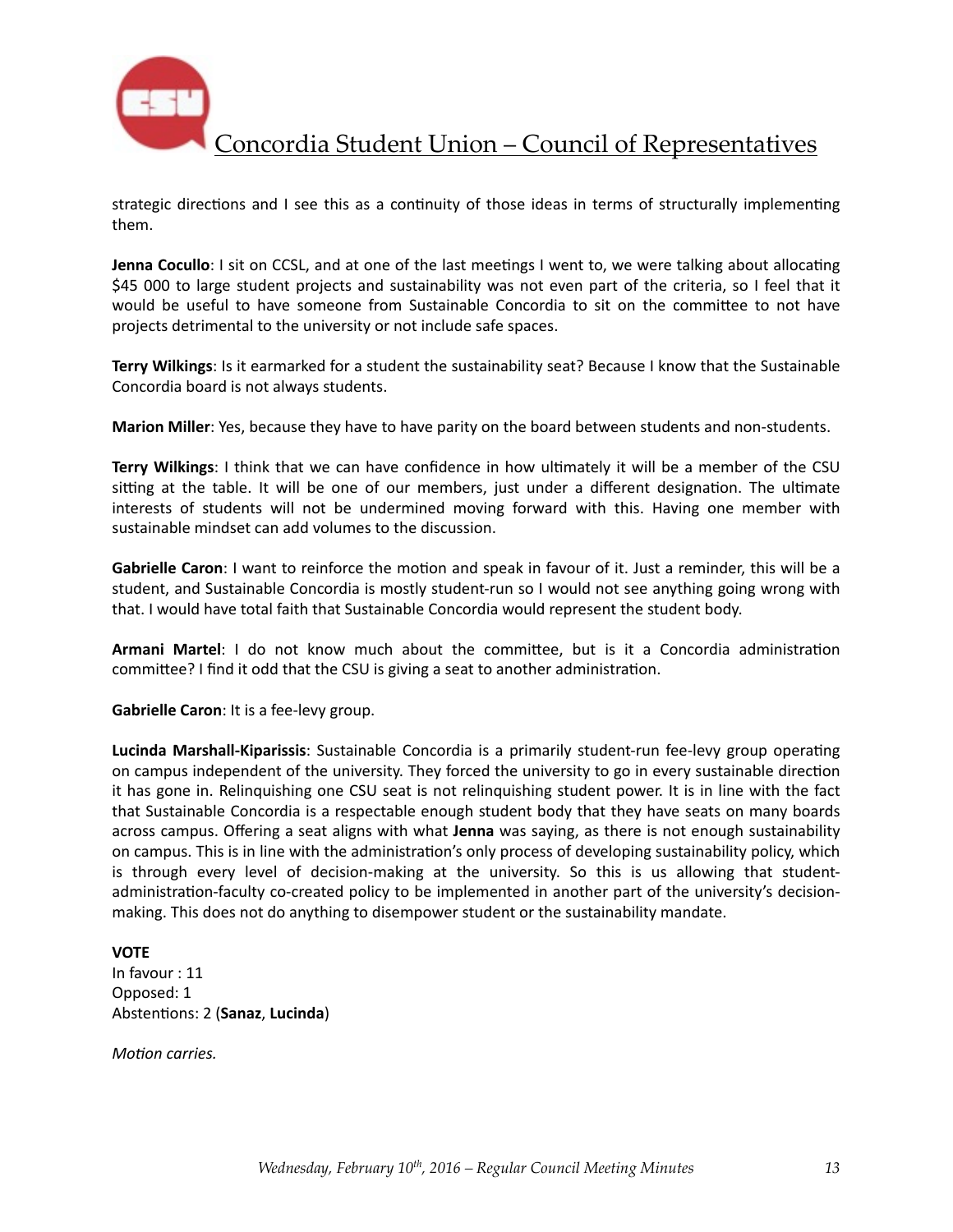

## **e) Positions Book - Referendum Questions**

#### **Marion Miller**:

WHEREAS the CSU is committed to defending accessible, quality, public education for all students;

WHEREAS International Students are an important population within the Concordia Student Union both through the vibrant diversity they bring to the University and in their active engagement in the Concordia community;

WHEREAS new laws have allowed Quebec universities to deregulate the fees charged to International Undergraduate Students in six disciplines: business, engineering, law, computer science, mathematics, and pure sciences;

WHEREAS this measure allows Concordia University to increase the tuition rates charged to International Undergraduate Students in certain programs across the University;

WHEREAS such increases represent a threat to the accessibility of post-secondary education in Quebec for International Students:

WHEREAS recent news from the Liberal government of Quebec have confirmed the impending threat of further downloading the costs associated to maintaining a quality post-secondary education system on the vulnerable population that are International Students;

BE IT RESOLVED THAT the following questions be put to ballot for the March 2016 General Elections:

Do you, as a member of the Concordia Student Union, approve the adoption of the following *positions?* 

That the CSU oppose any increase in International Student tuition fees to offset budgetary cuts to the academic sector.

That the CSU oppose the financial segregation of International Students through the expansion of deregulated academic programs.

Furthermore, that the CSU work collaboratively towards increasing the accessibility of and *defending the right to quality education for International Students.* 

Seconded by **Marcus Peters**. 

**Marion Miller**: Building upon the motion passed at last Council meeting, it seems like it is going to be a fight upon us in the next few years in terms of protecting the accessibility to education of international student in Quebec. We talked about the expansion of deregulated programs in Quebec and I guess part of the motion was putting into context how international students are hit hardest to make up for budgetary losses to the academic sector in general.

**Terry Wilkings**: It is unfortunate how the facts have borne out of the predictions made by researchers at the CSU and how they are viewing international students as a cash cow. It is important to put the question to ballot because if it passes, it gives a strong mandate to oppose these hikes vigorously. The reason that this is pertinent is because the Board of Governors is where the fee increases will be approved. They will not be approved directly by the Quebec government, especially for the six  $(6)$ programs discussed at the December meeting. I am a representative on the board and will speak very strongly against adopting any increase given that we just received this mandate from students. It is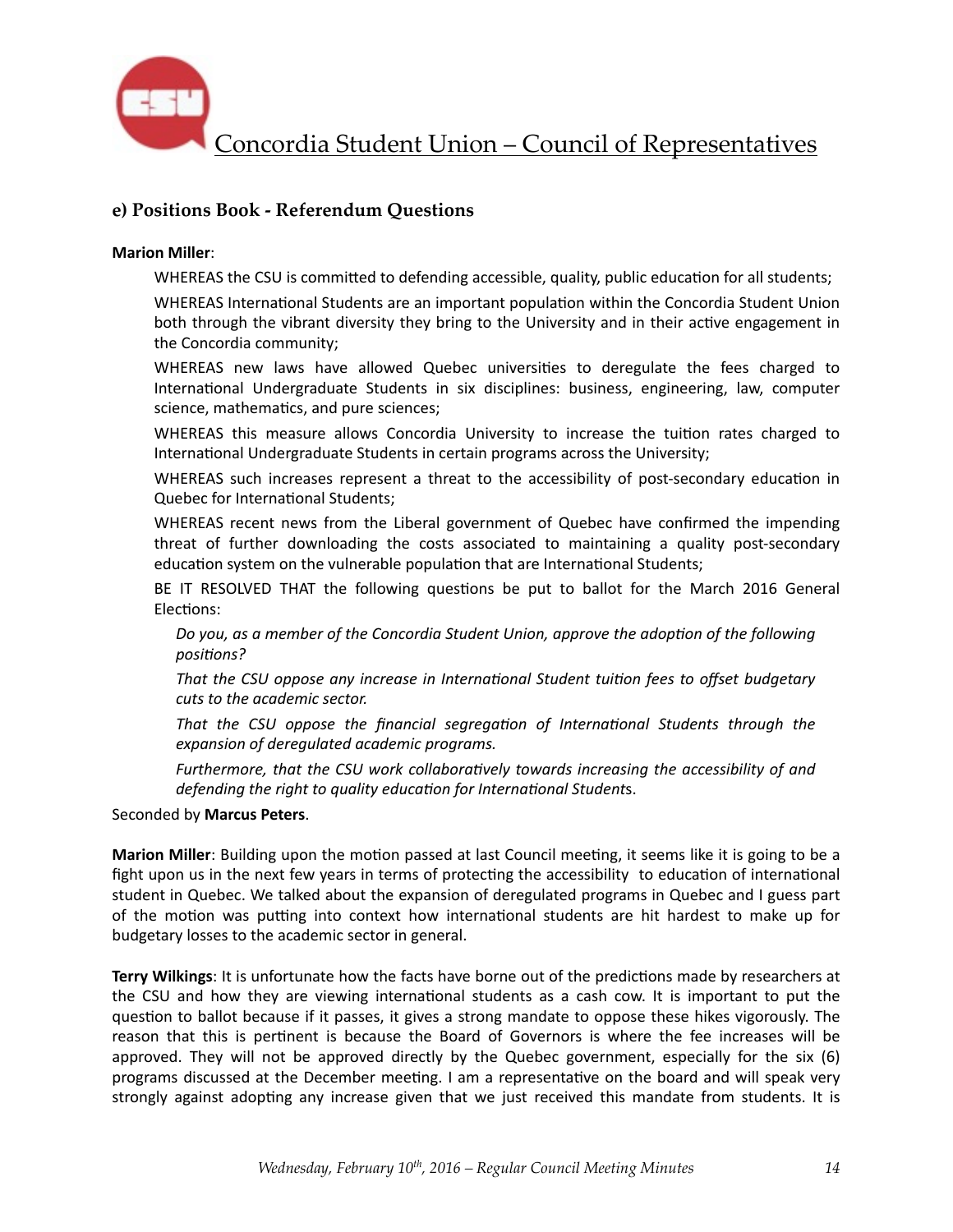

deliberate that we are putting these questions to ballot. The writing is on the wall and we are trying to react in a way to let the community know that we do not see international students as cash cows, but a group that brings dynamism to the community and who should be treated equally.

### **VOTE**

In favour : 14 Opposed: 0 Abstentions: 1 (Geneviève)

*Motion carries.* 

#### **Gabriel Velasco**:

WHEREAS both the Energy East pipeline and the Line 9 pipeline are projects that uphold a resources extractive economy that negatively impacts our environment;

WHEREAS the CSU already has a position in favour of our society making a transition towards being fossil fuel free by 2050. [Adopted October 8, 2014];

WHEREAS the CSU already has a position in favour of blocking all pipeline projects in Quebec, with the intention to stopping tar sands exportation. [Adopted October 8, 2014];

WHEREAS tar sand and pipeline development have both been condemned by frontline indigenous communities that directly face the negative social and environmental impacts of their development;

WHEREAS the CSU already has a positions that recognizes indigenous sovereignty over their territories, and their veto power over resource extraction projects [Adopted October 8, 2014];

BE IT RESOLVED THAT the following referendum questions be added to the CSU general elections:

Do you as a member of the Concordia Student Union (CSU) agree that the CSU adopt *the following position:* 

That the CSU oppose the the Energy East and Line 9 pipelines, as well as any form of *tar sands development.*

Seconded by **Marcus Peters**. 

**Gabriel Velasco**: This falls in line with what was just passed. We have a lot of positions around pipeline issues and environmental issues, but these are just motions from Council. In terms of motions from the members, we have very few on these issues and if you understand the Positions Book, motions from Council are meaningful and powerful, but not as much as those taken by the membership of students we represent. We thought it important to get a motion from our membership with respect to pipelines and Energy East is something that is a hot topic right now. This is the ideal moment to take a strong stance on pipelines, Energy East and i9? along with general tar sands development in Canada. If you have questions about why this is not a positive project in general for Quebec and Canada, ask me.

**Marcus Peters:** Where did this motion come from?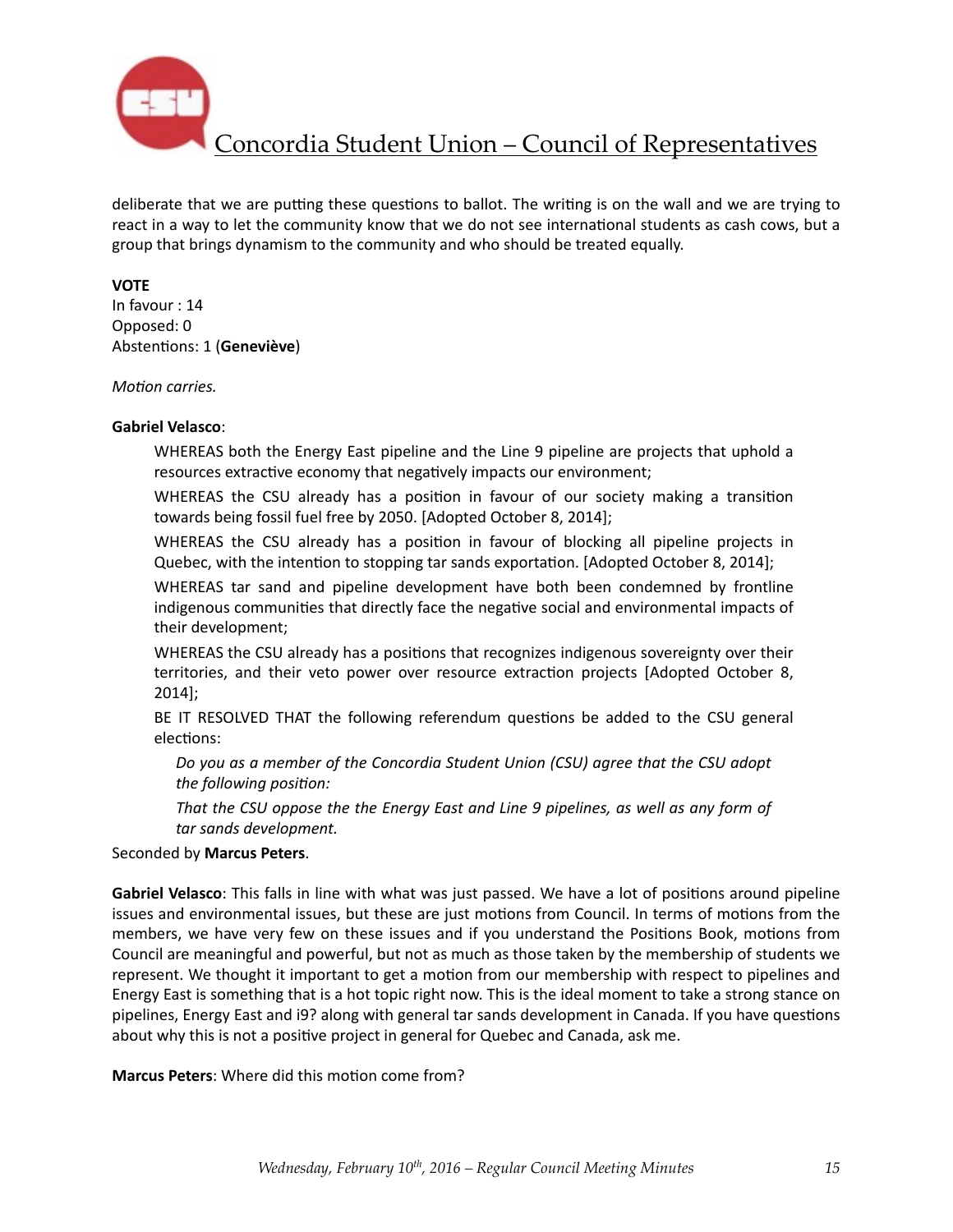

Gabriel Velasco: It was written by the executive in order to fill up the Positions Book this General Election.

#### **VOTE**

In favour : 15 Opposed: 0 Abstentions: 0

*Motion carries.* 

## **f) ASEQ**

**Terry Wilkings**: This is a housekeeping measure insofar as last year a referendum question was run to address the financial strains that our health and dental plan are currently undergoing, and unfortunately that question was not approved by the members. Upon further investigation we have come up with a new solution that will address this financial strain. There is a motion attached to this, but it is ultimately up to Council to decide which question will go to ballot. For any of you who were on Council last year, a referendum question was put to ballot with respect to the healthcare plan  $-$  one was increasing the ceiling to charge students for services and the second had to do with the notorious administrative fee and various exchanges that took place. One question was to add Special Bylaw K to set a cap of what the CSU can charge as an administrative fee, which was \$3.00. The second question had to do with expanding the ceiling that we could charge students and that question did not pass. This set of documents sent out is trying to address that issue. This has been written about extensively by the media and a lot of universities are coming to the realization that mental health is something that students should have access to. Questions of mental health are still overcoming the need to be seen as a legitimate health problem because there is this stigma around having the need for seeking mental health support. There are a couple of moving parts here but the first is to discuss the monetary side of it. In terms of how healthcare works at the CSU, right now the CSU has a cap as to what we can charge students for health and dental care and that is set at 195.00\$. Every year, the CSU has the capacity to charge up to \$195.00 to students, as per ASEQ, and every year an assessment is done about how many students utilized the services and premiums. On average, this is about 17 000 students per year. ASEQ was actually founded at Concordia. The \$195.00 is divided into health and dental. Health is capped at \$82.00 and dental at \$113.00, which equals \$195.00. The next point has to do with premiums and Quebec tax. Last year, out of a possible 195.00\$ per student, \$184.82 was used in terms of cost. There is a gap and that gap is \$10.18. In the past, before we passed Special Bylaw K, the cap that was placed on what we could charge for the administrative fee was nonexistent. This \$10.18 could be viewed as an administrative fee. Now, the CSU can only charge up to \$3.00 as an administrative fee, so where does the other \$7.18 go? That goes into a reserve fund delineated in the bylaws, though in the past it was 50% reserve 50% administrative, but nothing legislated this in an enforceable way. Since the administrative fee was being put into the operating budget of the CSU, there have been years in the past where the amount of money placed in the administrative fee was more than 50%. That was corrected last year with Special Bylaw K, so it is no more than \$3.00. In terms of what the reserve fee is for, right now there is a cap of 195\$ and 184\$ has been used. That depends on the number of people using the ASEQ healthcare plan and what they are using it for. If we did not have 17 000 students using it and the number dropped to 5 000, what would be the implications? That means that the \$184 is going to jump up because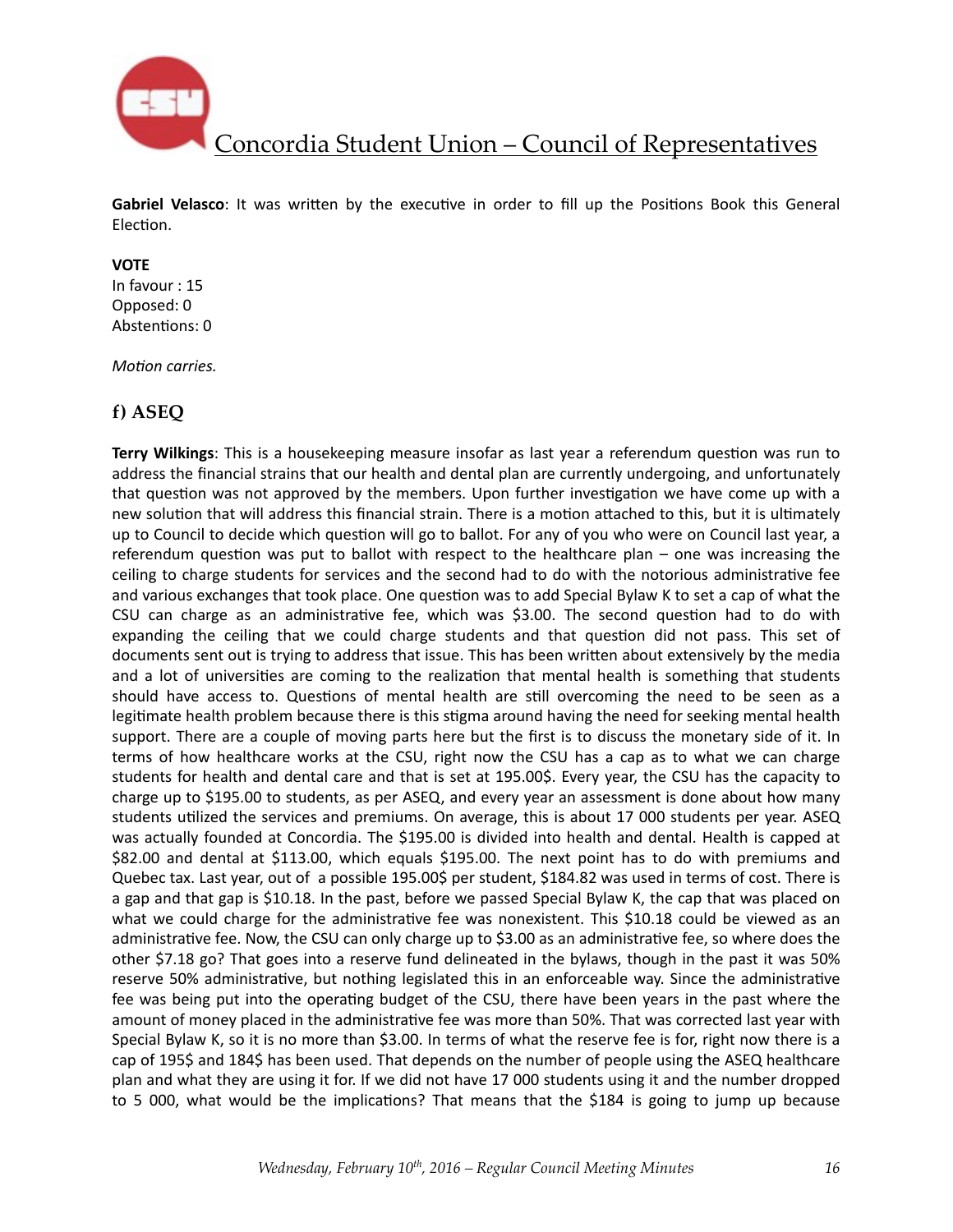

economies of scale. We are buying our healthcare in bulk and that is how the cost is being reduced. If for any reason fewer students use the ASEQ plan, and that is within the realm of possibilities, one year we may arrive at a number like \$197.00. Then we owe \$2.00 x 17 000 to ASEQ that we did not charge students for, and that money would come from the CSU's operating budget. That is where the reserve fee comes into play. The \$7.00 that we had taken from year before is put into a special account that will only be utilized in the case that the premiums of Quebec go above what the planned fee is. In terms of the current scenario, the rule of thumb is that inflation of our health and dental plan is 3 to 4%. Over three (3) years, the cost would go up 9 to 12% and if you add 9 to 12% onto \$184, we are well-above 195\$. We are basically \$10 away from our cap and we are running out of space between what the ceiling is and the actual cost of the plan. What happens in that scenario is that if we keep the existing limit of \$195 is that students will have access to less health and dental services. For the past two (2) years, students getting two (2) checkups a year can only have one (1) now because the cap has been set and we have to operate within the cap so we give fewer services. We may face a circumstance where we are able to provide fewer health and dental services than what we have been for the past five (5) years and I do not think that this is good. We were just talking about how mental health is an increasingly important issue and the survey about student satisfaction with ASEQ as a service provider has shown a desire for more mental health resources. Two different referendum questions were drafted in consultation with ASEQ. With respect to the information provided we wanted to know what we could do to increase mental health support to students, and after seeing the survey results, it is clear that students are interested in this and would like to have mental health be more of a priority. Some key aspects is that option 1 is the existing package, just with an increase of the cap from \$195 to \$220. This does not mean charging more, just that the CSU has some breathing room to incrementally increase the fee that we charge students for health and dental services while giving the existing coverage. Health insurance is kind of a nebulous field. With this option, we would increase the cap by \$25 so that every year we can incrementally increase the amount charged to students from \$195 to \$220 over five (5) years. This will allow students to access the same resources as today. Option 2 is where we move ahead and recognize that mental health support is something our students have a right to have and try to address. Here, the increase is 30\$ instead of \$25, so the cap is placed at \$225 instead of \$220. Why the extra \$5? If you get a checkup for \$90, you get reimbursed \$60. Right now, mental health providers are only recognized as being licensed psychologists, but we have the ability to expand mental health support to include social workers with master's degrees and registered clinical counsellors. Instead of being limited to one category of mental health support, we would broaden the definition of mental health support. I think that the reason why this is relevant is that the cost of a registered clinical counsellor or psychology varies drastically. The second thing is that under the existing plan, if a student is visiting a licensed psychologist they could get credited \$75 per visit for a maximum of \$400 per year. By paying this extra \$5 it would create a scenario whereby they would get reimbursed up to \$90 and the cap would be placed at \$600 instead of \$400. Instead of making five (5) visits to a licensed psychologist, a student could make a higher number of visits at \$90 increments.

**Geneviève Nadeau-Bonin**: Just to make it clear, the \$5 extra option would consider the other two (2) different mental health specialists whereas the first option would not?

**Terry Wilkings:** Option 2 is more concerning the \$75 to \$90 and the \$400 to \$600.

**Geneviève Nadeau-Bonin**: But do they both take into consideration a broader scope of mental health?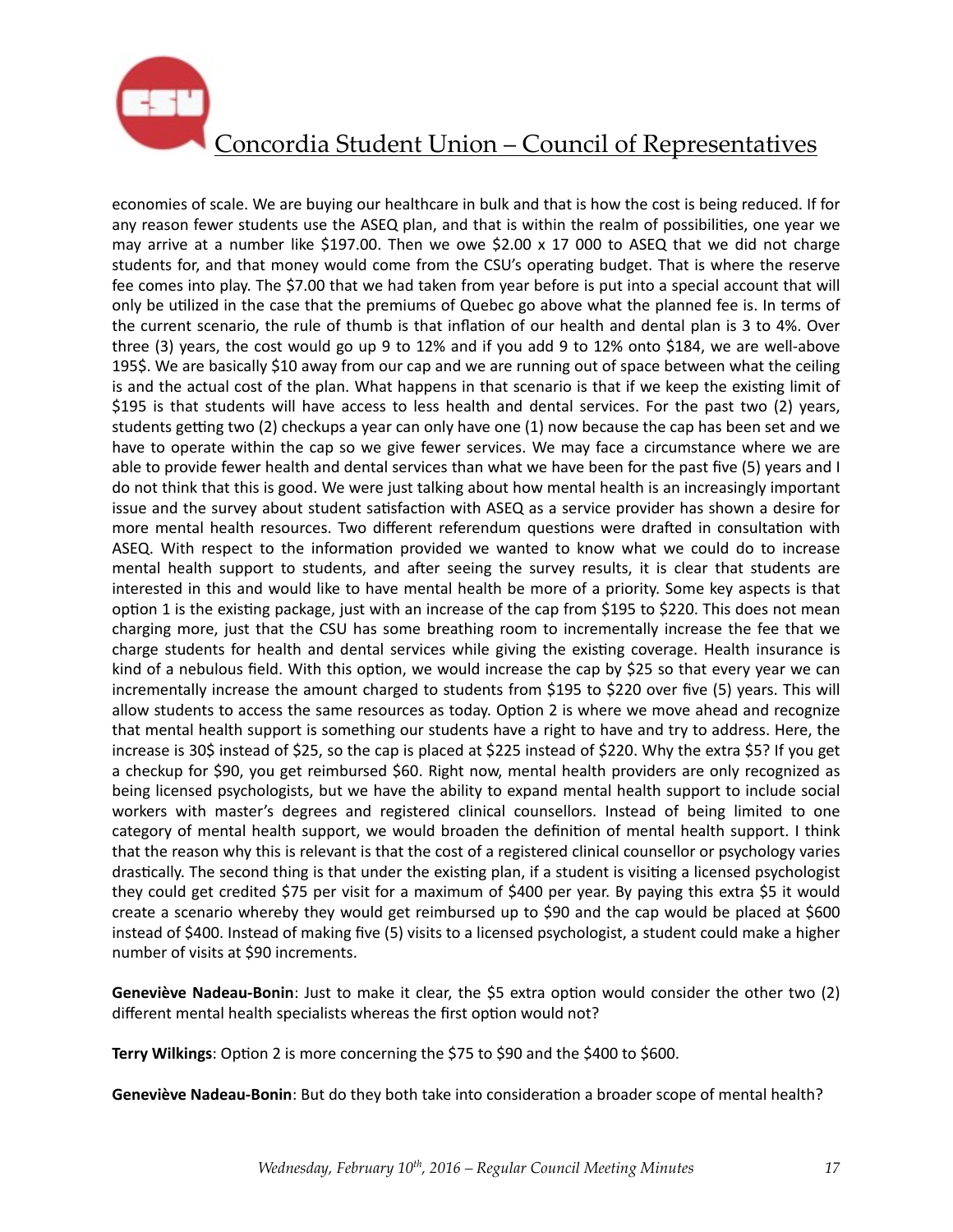

**Terry Wilkings:** Yes, and that is something we can do independent of the referendum question.

Armani Martel: Are our health plans being renegotiated?

**Terry Wilkings**: The reason why indexing is a bad idea is because, indexed to what? Healthcare premiums and insurance costs do not follow the consumer price index (CPI). It is also dependent on the number of users we have and we cannot predict the number of users in a referendum. In the scenario where the number of users drops, indexing to a specific amount removes the flexibility we have when dealing with health and dental insurance. The whole purpose of increasing the cap from year to year is that the information taken from previous is used so that an informed assessment can be made based on empirical information.

**Armani Martel:** How do you know what the price is?

**Terry Wilkings:** You only know at the end of the year as it is based on the number of people utilizing it. You pay upfront, and we have dealt with that administrative/reserve fee issue last year. Hopefully this can get more coverage because mental health is an important issue.

**Rachel Gauthier**: The first time I was reading the questions it seemed like a charge of \$25 was for next year, so maybe that is something that will impact on how students vote. The way it is worded to me, it seems like as of next time I buy the plan I will be charged \$25 to \$30 extra.

**Terry Wilkings:** A quick response would be that Council decides on the question to ask, but we can speak with the CEO to try and produce a question which covers all bases. This is the best that I could think of, but I do not think that the purpose of the discussion is to word the question, but to discuss the concept. We can definitely revisit the wording, which is the point of the CEO having discretion. I am very open to suggestions on wording which would clarify the question. How would we explain the issue to a student who has not delved into this?

**Charles Gonsalves**: In your explanation of the nuances and differences between the options, I did not really understand them and the wordings would suggest that those should be more explicitly communicated. I know that there are constraints, but it needs to be worked out because it is not clear what the \$5 will do for students.

**Terry Wilkings**: I encourage you to come an speak to me to discuss the wording. I think that this led to a lack of success with the last question. How do people feel about one option versus the other? Do we like the idea of increasing the total benefits from \$400 to \$600?

**Charles Gonsalves**: If I were to try and reword the question right now I probably could not do any better, but I think that it is important and worthwhile to expand the access.

**Rachel Gauthier**: If you are going to ask students to raise the cap, you may as well ask to get the maximum and get the most of the the services, so the second option is the best.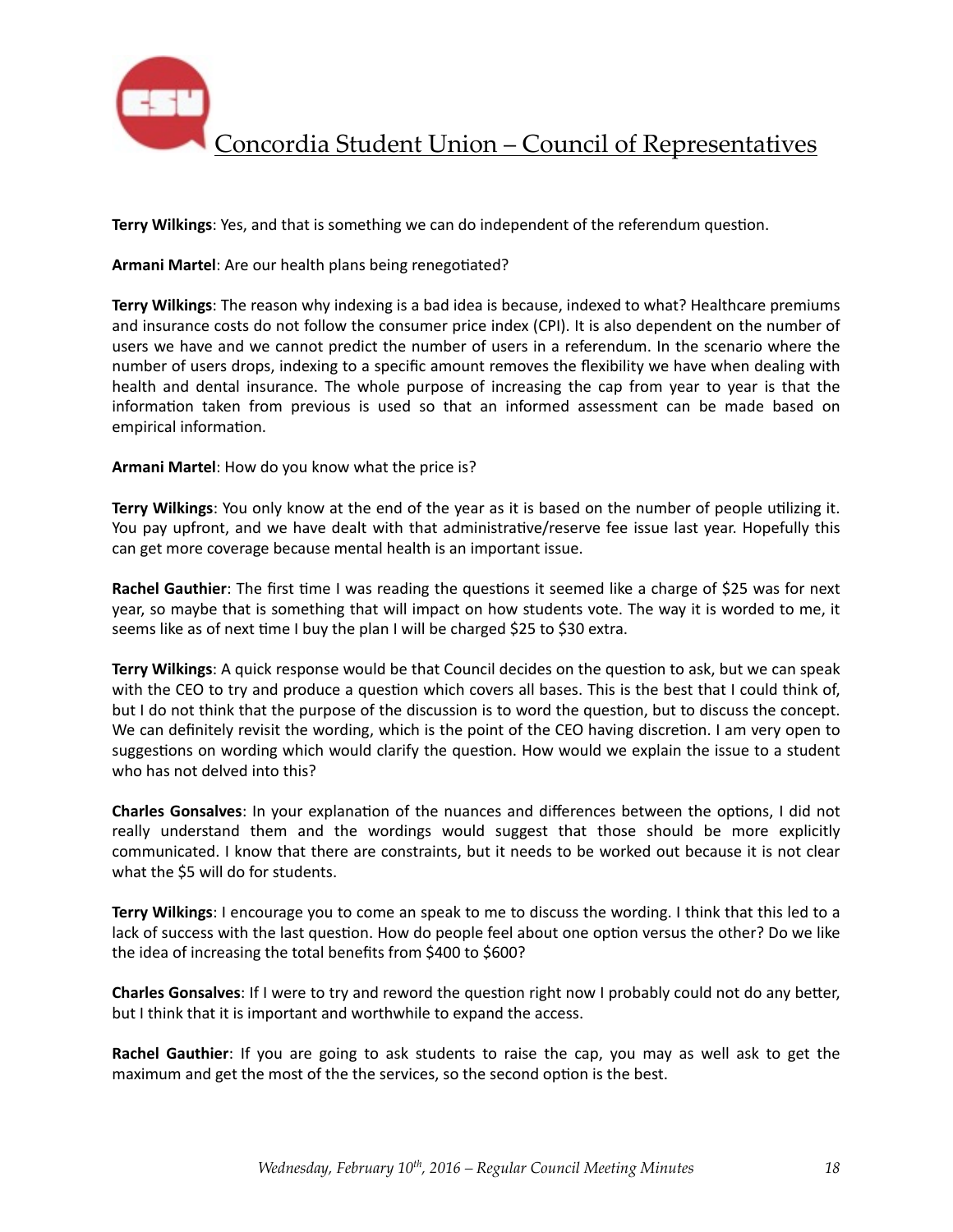

Terry Wilkings: There is no motion on the floor because I wanted to exhaust conversation about this. I think that there could have been a better explanation of how the service works though, and that is something we could work on. We can get people who are creative to design posters with images and symbols for a better explanation during the referendum. I encourage a motion for one option or the other, however.

**Jason Poirier-Lavoie** moves to support the second health and dental plan option. Seconded by **Charles Gonsalves**. 

**VOTE** In favour : 12 Opposed: 0 Abstentions: 0

*Motion carries.* 

**Terry Wilkings**: If you look at the way the commas are distributed throughout the sentence, I was able to figure out how to put commas in a way to make it more legible.

### **g) Student Tribunals**

**Terry Wilkings** moves to enter closed session. Seconded by **Sanaz Hassan Pour**. 

**VOTE**  In favour : 12 Opposed: 0 Abstentions: 0

*Motion carries.* 

*Meeting enters closed session at 22h32.* 

**Charles Gonsalves** moves to enter open session. Seconded by **Aloyse Muller**.

*Motion carries.* 

*Meeting enters open session at 22h46.* 

## **h) Affordable, Sustainable, and Student-run food policy**

#### **Aloyse Muller**:

WHEREAS the CSU adopted by referendum in 2013 the following position: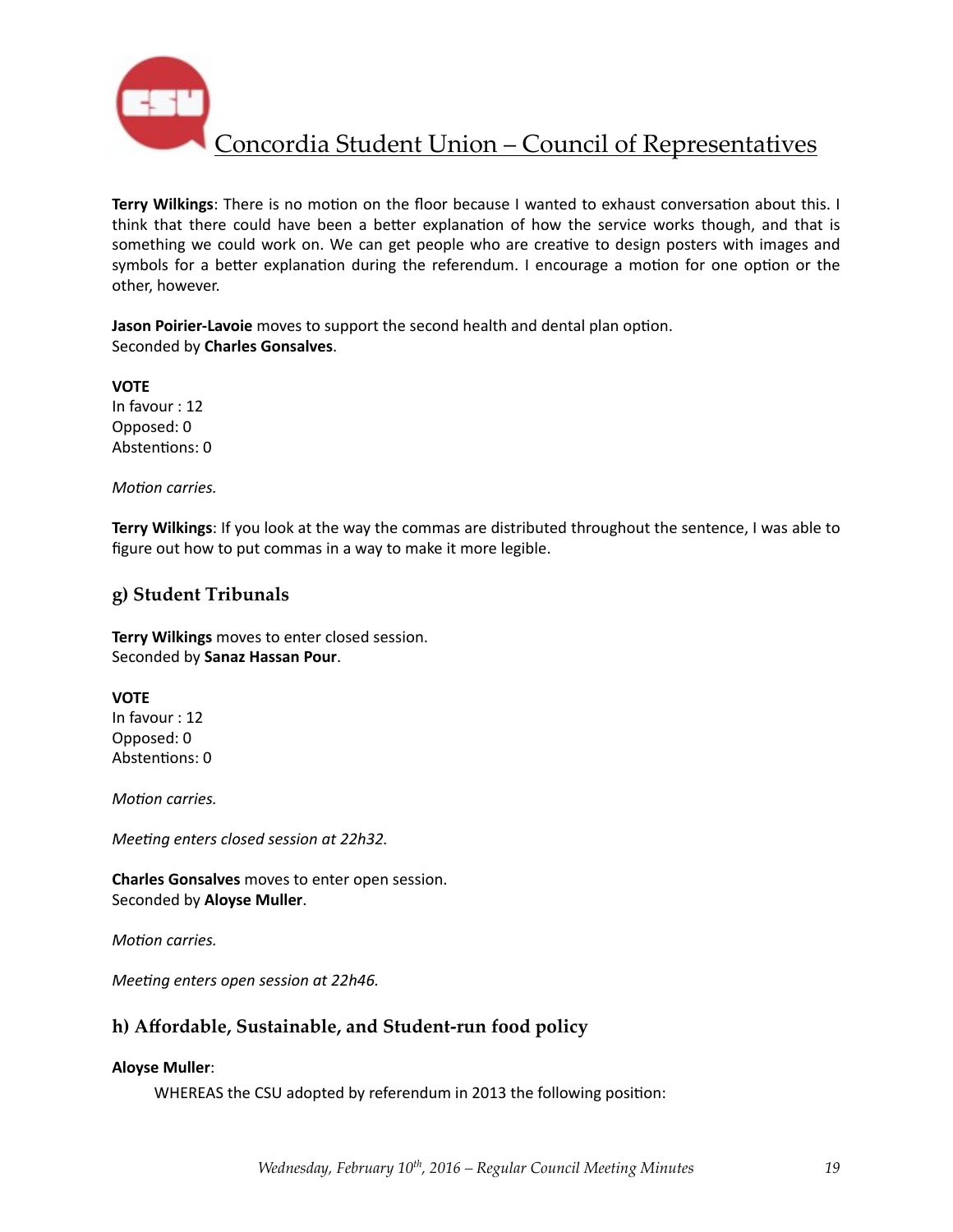

That the CSU actively supports affordable, sustainable, and student-run food service *initiatives* on campus.

BE IT RESOLVED THAT the food served at Council meetings be in agreement with the abovementioned position.

#### Seconded by **Jenna Cocullo**.

**Gabriel Velasco**: I am not speaking out against the motion, but I want to give the context in terms of funding – right now we have a budget of \$3 000 for pizza at every Council meeting, and as of now we seem to be on track with hitting that budget or possibly going over it by 8% because we calculates fourteen (14) Council meetings and each one costs \$220. To follow this motion, if we got all our food from Burritoville it would be closer to \$400 every meeting based on catering prices, so we would need a budget of \$5 600. By the end of the year we would be going over budget by close to \$790, so 800\$ for the next three (3) meetings. That is the financial context of what it would mean to not have Pizza Pizza, but Burritoville, which provides organic options.

**Marion Miller**: The role of the Position Book – I am referring to Book  $2 -$  is to serve as the basis of the representation engaged in by officers of the unions, and to establishes social, political and academic issues. I do not want us to get too wrapped up in what happens in the Positions Book and what happens in the union. I really hope that we do not feel as Council that we have not been respecting that position. I would invite us, if this is a change we want, to make sure that we look into how to integrate this into the Standing Regulations and the functioning of the union and internal purchasing policies. I want to make that distinction so that we are not trying to interpret every single position.

**Jason Poirier-Lavoie**: I would motivate against this, as food served here is a privilege and the less impact it has on the budget, the better. We are using students' money to provide us with a meal. We should be more sensitive to the costs of doing so.

**Jenna Cocullo**: I would motivate for this motion. At ASFA, we are thirty-one (31) councillors and seven (7) executives and we get wraps from Niloofar and buy a giant juice thing and tea, and it costs us \$200 for fourteen (14) council meetings. This means that the CSU would be spending \$2 800. I would motivate for this motion because it is doable.

**Rami Yahia**: I think that even if the food that we would buy at Burritoville would cost more money, it is going back to the community since it is a solidarity cooperative. It is reinvesting in the community instead of a for-profit company which has no interest in students. This benefits the community, students and the environment.

**Lucinda Marshall-Kiparissis**: I do not think that we should make things more expensive, but I do not think that Burritoville is the only option we have. If something were to be adopted we could find solutions without costing students more. Maybe amend the motion to say "where appropriate" or "as much as possible" or maybe an imperative for us to move in that direction while remaining fiscally responsible. 

**Aloyse Muller**: I just wanted to clarify about the Positions Book, as it is just inspiration and we are not compelled to do anything. In terms of the budget, it is more important to have sustainability practice in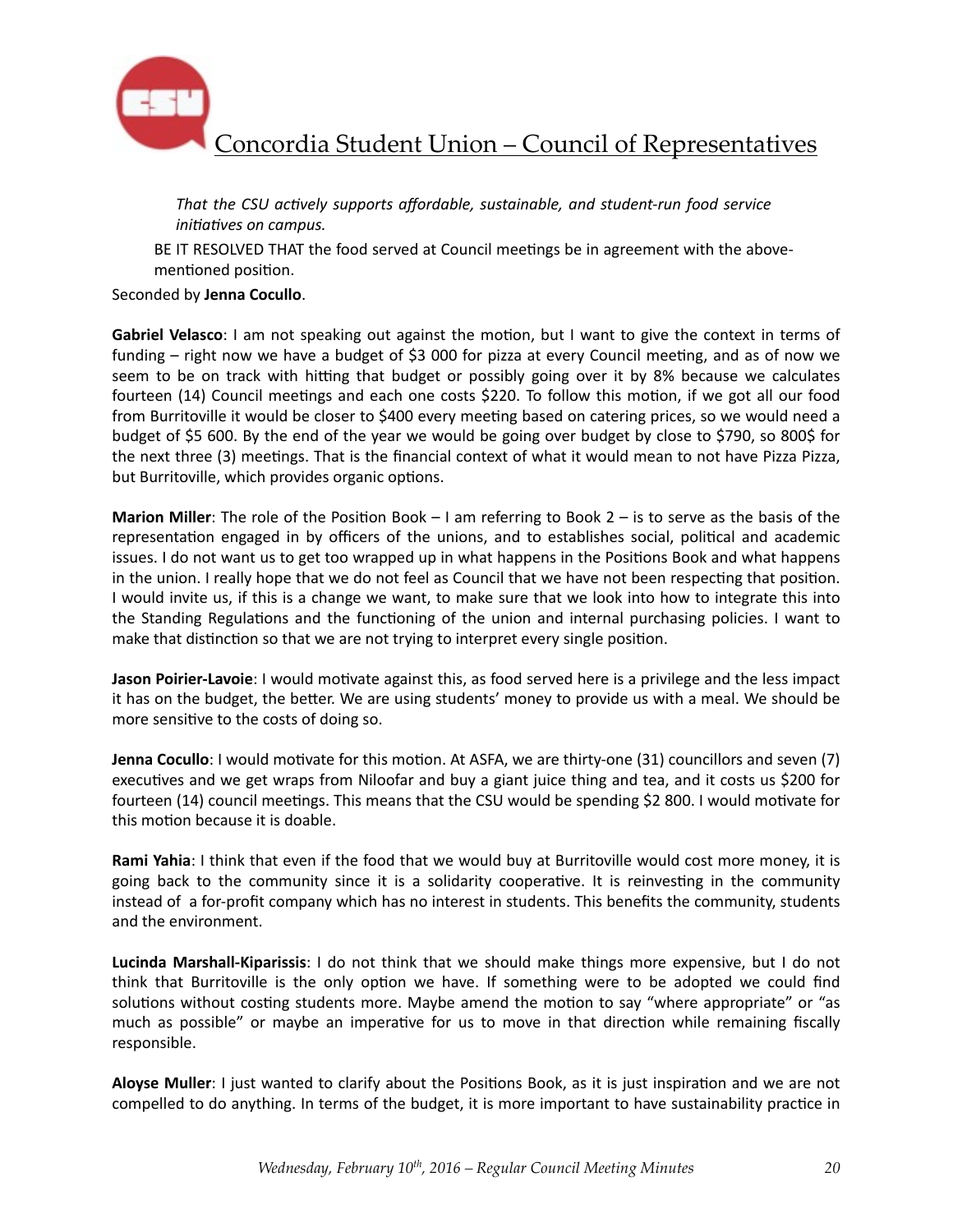

food and I do not think that we should spend more, but if it means having less then that is what we should do.

Armani Martel: We are in downtown Montreal. There is no reason we need Pizza Pizza, which is a corporation, as we could go to an independent food provider.

**John Talbot**: Are we are only allowed to eat catered food allowed by the university for Council meetings? I think that Pizza Pizza, Double Pizza and Burritoville are part of that list.

**Gabrielle Caron**: The catering has been changing and is continuing to be changed and there are alternatives that we can look into. Recently, Burritoville is not on the list anymore so that is a more complex situation.

**Jason Poirier-Lavoie**: The only reservation I have is that the motion does not prohibit us from spending more. The costs are controlled, and if there could be food for same price or less I would be for the motion, but this could open us up to spending more.

**Jenna Cocullo**: I think that the catering thing only applies for events. Technically we could bring our own personal food here.

**Jenna Cocullo** moves to amend the motion to specify that the amount not exceed \$220 per Council meeting

Seconded by **Rachel Gauthier**. 

**Jenna Cocullo**: That would bring the costs to around \$3 100.

**Geneviève Nadeau-Bonin**: I was wondering if it would be better to change the amendment to "when possible" or "if possible" so that it leads us to having that leeway and we are not tied to having a fixed budget, because Pizza Pizza might change prices or things might not stay the same. Maybe this would be more prudent. I would be in favour of changing to "when possible".:

#### **VOTE**

In favour : 7 Opposed: 0 Absten%ons: 4 (**Rami**, **Lucinda**, **Antoine**, **Geneviève**)

#### Amendment is adopted.

Lucinda Marshall-Kiparissis moves to amend the motion to read "when possible and appropriate" after the first "Be it resolved" clause. Seconded by **Aloyse Muller**.

**Lucinda Marshall-Kiparissis**: This gives us a bit more leeway, especially if we have a budget cap.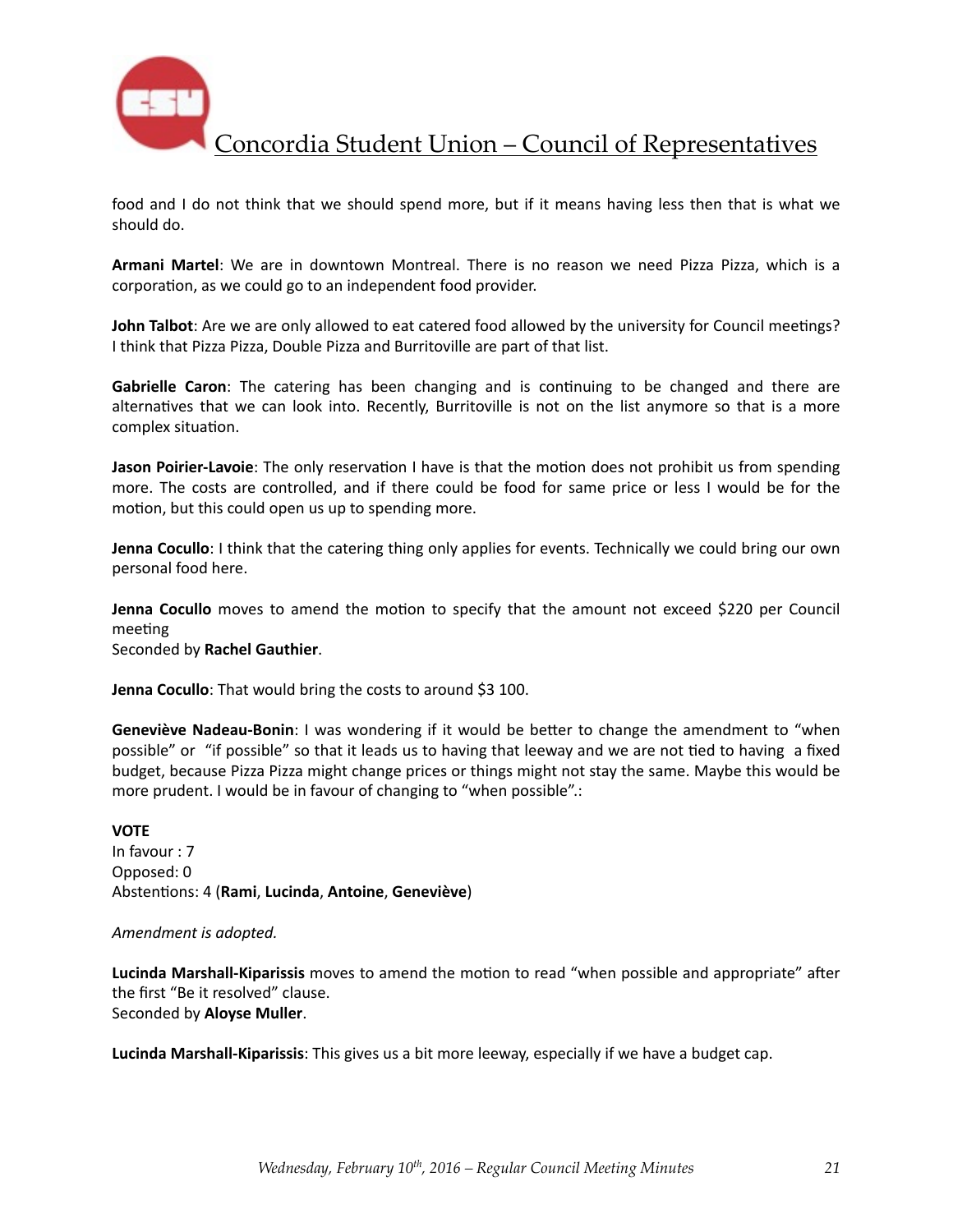

**Jason Poirier-Lavoie**: By introducing that kind of wording you effectively neuter the motion, permitting us to effectively apply it when we want to. The reason I would like it to be a hard cap is that if we decide to spend more, I would like to explicitly state it by a motion to increase the cap. This is more transparent instead of permitting a soft rule.

**Lucinda Marshall-Kiparissis**: I was not adding it to the budget cap, I was amending the first "Be it resolved" clause.

*Amendment is adopted via unanimous consent.* 

**VOTE** In favour : 10 Opposed: 0 Abstentions: 0

*Motion carries.* 

### **8. QUESTION PERIOD & BUSINESS ARISING**

**Terry Wilkings:** I want to invite all those people who were part of the discussion we just had to communicate with the executive about how you feel that we can procure food to satisfy the resolution that Council has just adopted. We are trying to meet the needs of Council as much as we can, and having more information as to where we can go and how much it costs will help us, but please share that resource you have because we would like to follow the desire of council with respect to food procurement. 

### **9. ANNOUNCEMENTS**

**Terry Wilkings**: For folks who have envelopes, please bing them back here and then initial this sheet saying that you have returned them so that we can keep track of them.

**Gabrielle Caron**: Just a friendly reminder than Concordia Transitions is happening Saturday all day. We have been working really hard at collaborating with the Concordia Food Coalition and it will be an exciting day with breakfast and lunch, and after a huge day of conversation, workshops, activities, DIY things and food, we will have a 5 à 7 at the end of the day. You are more than welcome to come anytime and it will be happening right here in this room all day long.

**John Talbot**: There will be an open mic at Loyola tomorrow and there will be a bunch of food and drinks and the music starts at 20h00 so you can take the shuttle. On Friday there will be a show/party/evening at Reggies. It is essentially an anti-Valentine's Day party. There will be some live bands and a burlesque performance, and if you come wearing a CATs patch you get a free pint. Tell your friends.

**Gabrielle Caron**: It is anti-consumerism week and there will be a bunch of cool informative workshops all week. Also, there will be a clothing swap on Friday. We have blue bins all around campus and you can get a whole new wardrobe.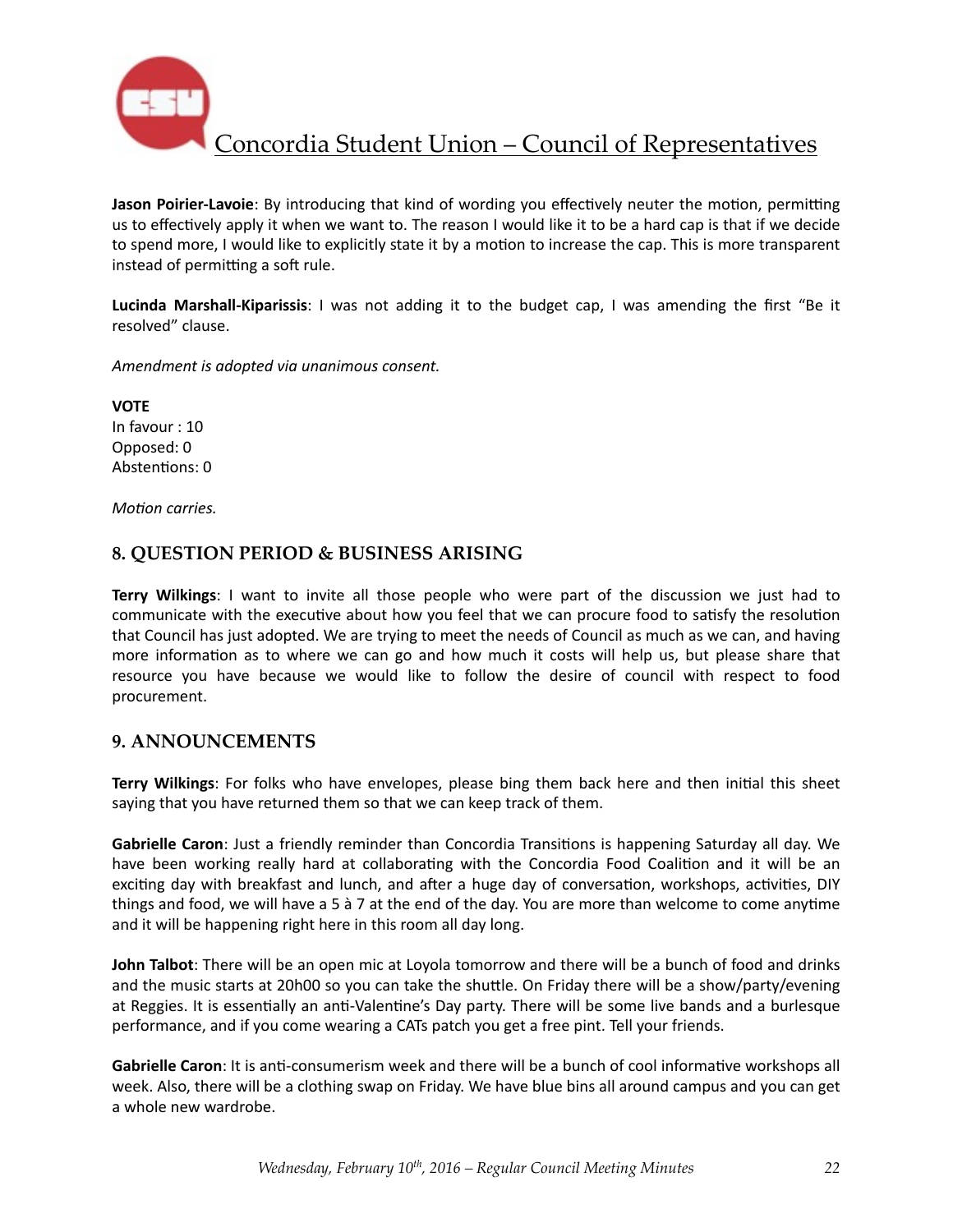

## **10. ADJOURNMENT**

**Jason Poirier-Lavoie** moves to adjourn. Seconded by **Charles Gonsalves**. 

**VOTE** In favour : 10 Opposed: 0 Abstentions: 0

*Motion carries.* 

*Meeting is adjourned at 22h38.*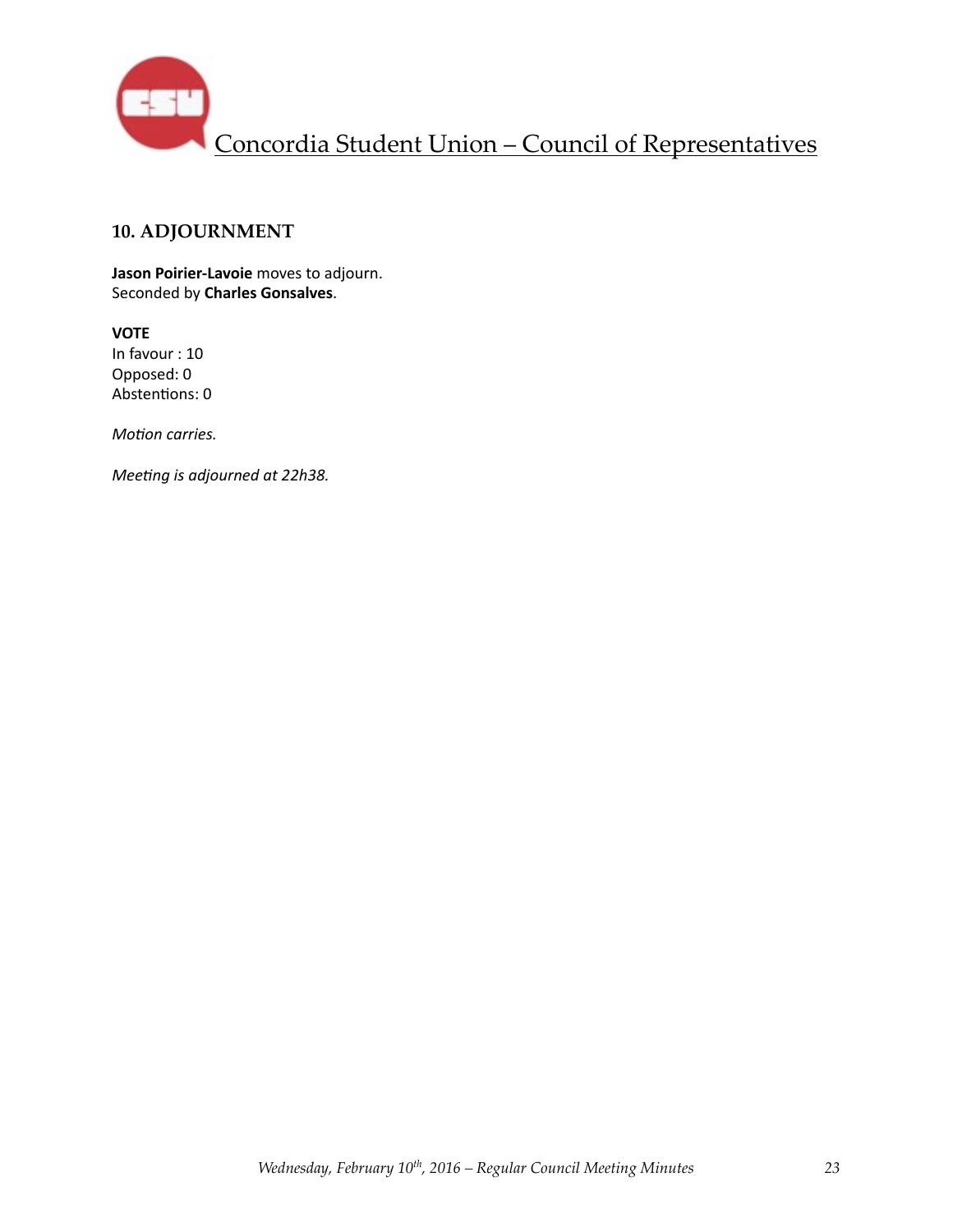

# **CSU Special Council Meeting Wednesday, February 10th, 2016 H-767, 18h30, S.G.W. Campus**

# **Summary of Motions Carried**

# **2. ROLL CALL**

A motion was carried to excuse Jana Ghalayini, Leyla Sutherland and Michael Wrobel from this meeting of Council.

*– Marcus Peters (Sanaz Hassan Pour)*

# **7. NEW BUSINESS – SUBSTANTIVE**

# **a) Concordia Refugee Initiative (CRI) Fee Levy**

A motion was carried to approve the Policy Committee minutes of February  $4<sup>th</sup>$ , along with the following referendum question:

The Canadian Refugee Initiative is a grassroots organization providing sustained support to *Concordia University Students through a Refugee Centre. The services of this Centre will include* employment aid, academic assistance, psychological assistance, housing aid, *bursaries, legal aid, research publications and business development consultations. Do you agree to pay 37 cents per credit indexed to inflation in accordance with the Consumer Price Index, to the Canadian Refugee Initiative, effective Fall 2016?* 

*– Marion Miller (Rachel Gauthier)* 

# **b) IEAC Fee Levy**

A motion was carried to approve the Policy Committee minutes of February  $4<sup>th</sup>$ , along with the following referendum question:

The International/Ethnic Association Council incorporated July 2015 and began activities as an independent fee-levy group the following Fall semester, September 2015. The IEAC promotes and celebrates diverse international and ethnic cultures and heritage in a nonpolitical and non-discriminatory manner. Would you agree to raise the fee-levy from the *current* \$0.06 per credit to \$0.12 per credit, allowing the IEAC to allocate funds towards growing the cultural and ethnic club-base within Concordia, effective Fall 2016?

*– Marion Miller (Marcus Peters)* 

# **c) Cooperative Student Housing**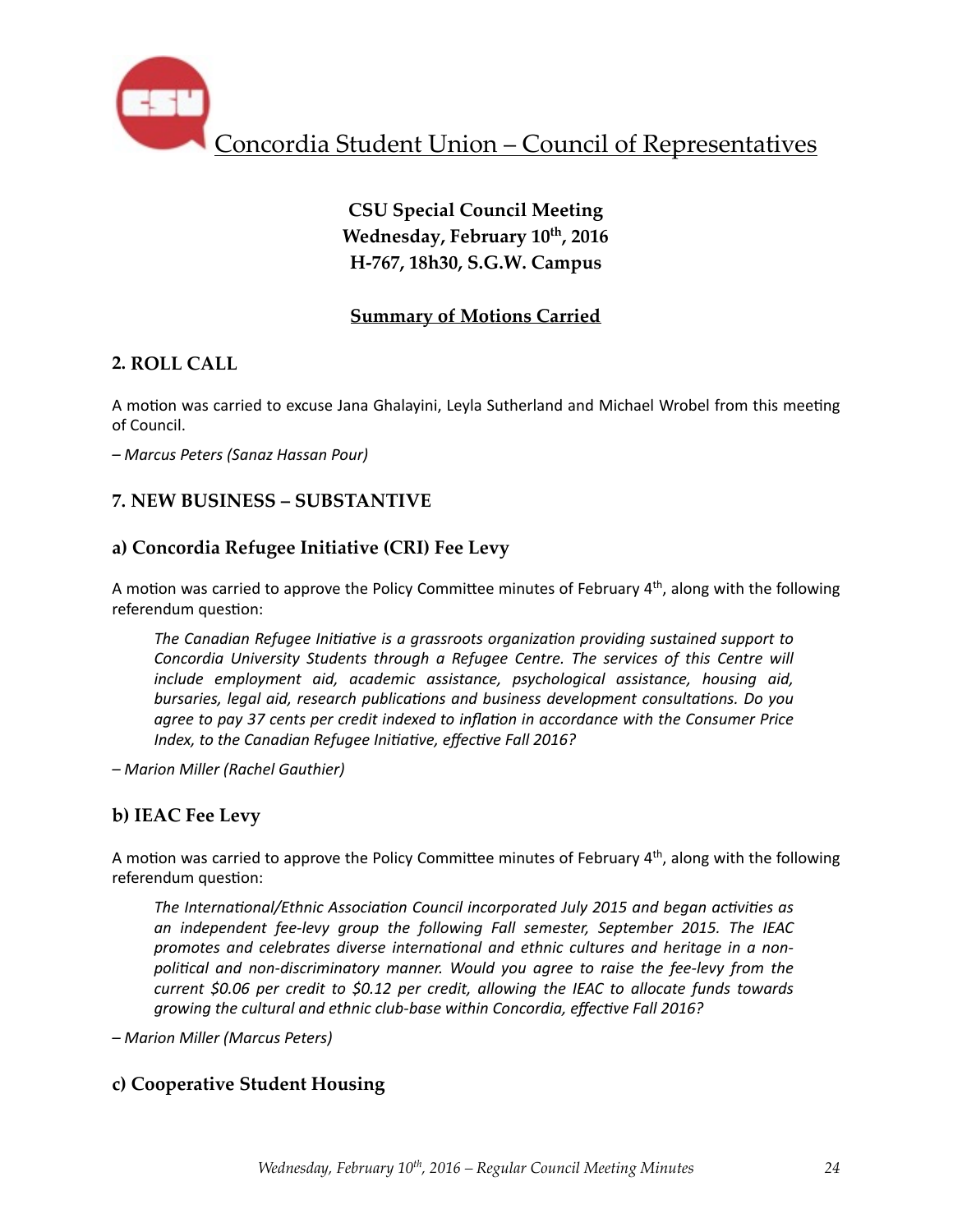

#### The following motion was carried:

WHEREAS in the 2015 General Election students voted in favour of creating the Popular University Student Housing fund to finance the construction of cooperative student housing;

WHEREAS the above mentioned referendum question outlined general parameters under which the CSU would move forward with the project (i.e.: CSU exclusivity on the first project);

WHEREAS in May 2015 Council empowered the executive and the Fund Committee to engage in the process of re-allocating \$1.85 million from the SSAELC fund to the PUSH fund;

WHEREAS, the Fund Committee, the PUSH fund, and UTILE have worked collaboratively in consultation with legal experts in the production of the term sheet and subsequent contracts;

BE IT RESOLVED THAT Council ratify the Term Sheet between the CSU, the PUSH Fund, UTILE and the housing cooperative that delineates the terms and conditions under which the student housing cooperative will be developed;

BE IT FURTHER RESOLVED THAT Council ratify the donation contract between the CSU and the PUSH fund as derived from the term sheet;

BE IT FURTHER RESOLVED THAT Council allocate a  $\frac{1}{2}$  35,000 budget envelope for the legal fees associated with the aforementioned documents to be expensed by the Student Space Accessible Education Legal Contingency fund.

*– Terry Wilkings (Marcus Peters)* 

### **d) Concordia Council on Student Life (CCSL)**

The following motion was carried:

BE IT RESOLVED THAT that the CSU transfer the nomination of one CSU seat on the CCSL to Sustainable Concordia, effective June 2016;

BE IT FURTHER RESOLVED THAT the CSU recommends to CCSL to amend its membership guidelines to replace a CSU seat with a SC seat effective for the 2016-2017 year;

BE IT FURTHER RESOLVED THAT, conditional upon the approval of the above, Policy Committee amend the Standing Regulations to reflect the referral of this seat to the nomination by Sustainable Concordia.

*– Marion Miller (Aloyse Muller)* 

### **e) Positions Book - Referendum Questions**

The following motion was carried:

WHEREAS the CSU is committed to defending accessible, quality, public education for all students;

WHEREAS International Students are an important population within the Concordia Student Union both through the vibrant diversity they bring to the University and in their active engagement in the Concordia community;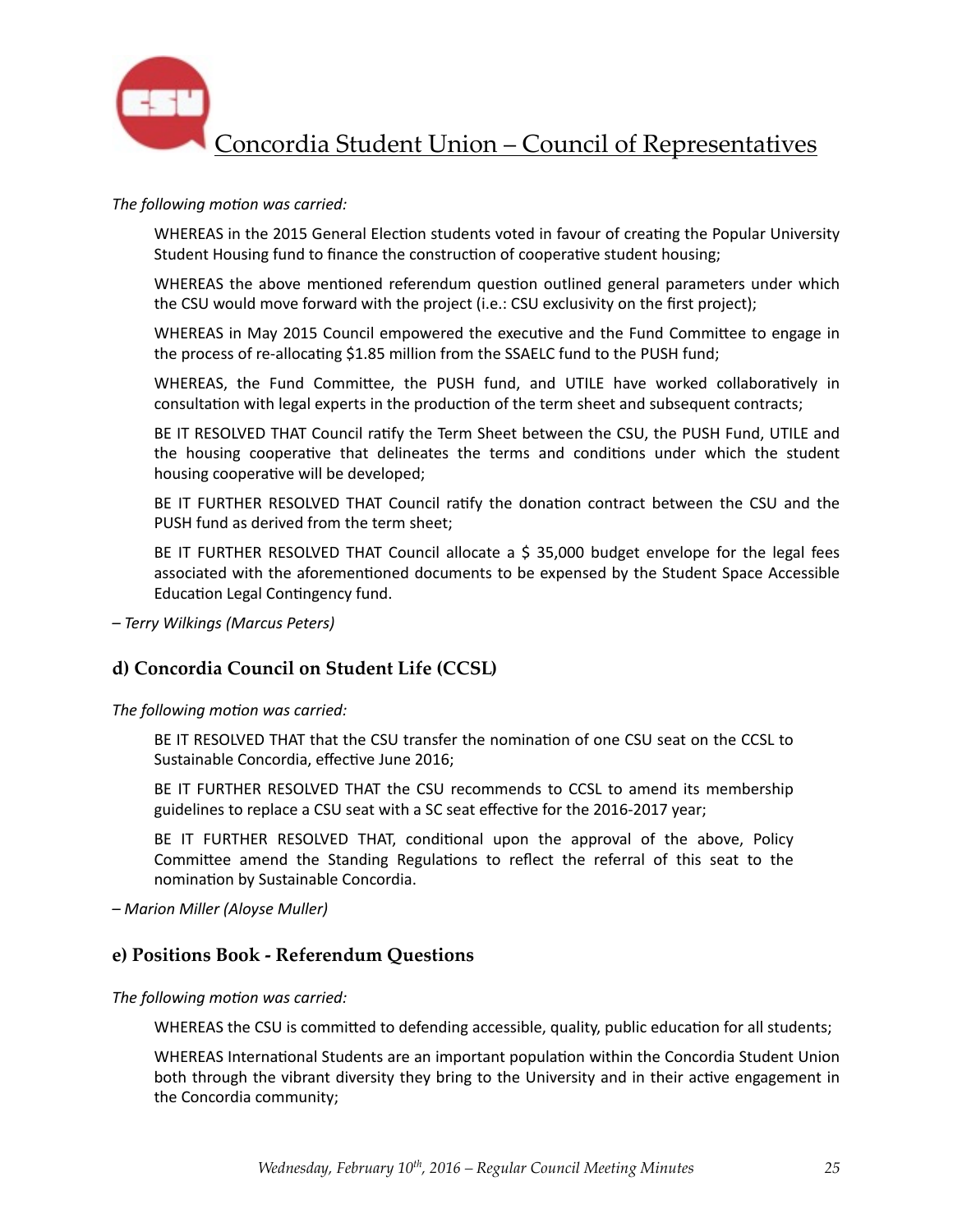

WHEREAS new laws have allowed Quebec universities to deregulate the fees charged to International Undergraduate Students in six disciplines: business, engineering, law, computer science, mathematics, and pure sciences;

WHEREAS this measure allows Concordia University to increase the tuition rates charged to International Undergraduate Students in certain programs across the University;

WHEREAS such increases represent a threat to the accessibility of post-secondary education in Quebec for International Students:

WHEREAS recent news from the Liberal government of Quebec have confirmed the impending threat of further downloading the costs associated to maintaining a quality post-secondary education system on the vulnerable population that are International Students;

BE IT RESOLVED THAT the following questions be put to ballot for the March 2016 General Elections:

Do you, as a member of the Concordia Student Union, approve the adoption of the following positions?

That the CSU oppose any increase in International Student tuition fees to offset budgetary cuts to the academic sector.

That the CSU oppose the financial segregation of International Students through the expansion of deregulated academic programs.

*Furthermore, that the CSU work collaboratively towards increasing the accessibility of and defending the right to quality education for International Students.* 

*– Marion Miller (Marcus Peters)* 

The following motion was carried:

WHEREAS both the Energy East pipeline and the Line 9 pipeline are projects that uphold a resources extractive economy that negatively impacts our environment;

WHEREAS the CSU already has a position in favour of our society making a transition towards being fossil fuel free by 2050. [Adopted October 8, 2014];

WHEREAS the CSU already has a position in favour of blocking all pipeline projects in Quebec, with the intention to stopping tar sands exportation. [Adopted October 8, 2014];

WHEREAS tar sand and pipeline development have both been condemned by frontline indigenous communities that directly face the negative social and environmental impacts of their development;

WHEREAS the CSU already has a positions that recognizes indigenous sovereignty over their territories, and their veto power over resource extraction projects [Adopted October 8, 2014];

BE IT RESOLVED THAT the following referendum questions be added to the CSU general elections: